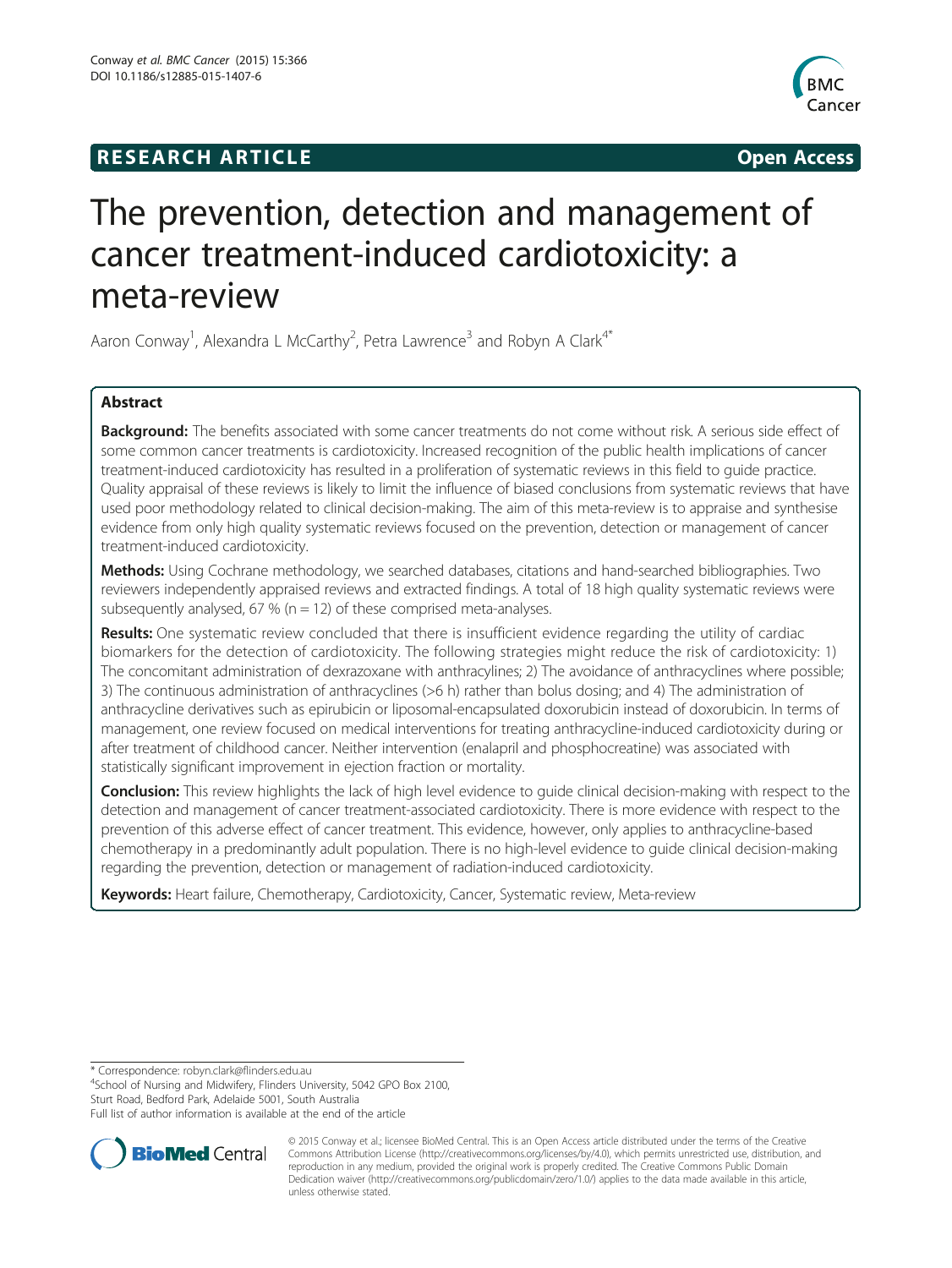## Background

Numerous factors, such as the introduction of screening programs to facilitate early detection [\[1](#page-15-0), [2](#page-15-0)], improved diagnostic imaging, advances in therapy and the implementation of multidisciplinary cancer care [\[3\]](#page-15-0), have contributed to improved cancer survival rates over recent decades [\[4, 5](#page-15-0)]. Advances in chemo- and radiotherapy have had the most impact on cancer survival [[6\]](#page-15-0). The benefits associated with some cancer treatments, however, do not come without risk. A devastating side effect of some common cancer treatments is cardiotoxicityprincipally heart failure. The risk of cardiotoxicity varies according to the type and intensity of cancer treatment. Heart failure incidence rates associated with the commonly-prescribed chemotherapy agents include 0.14–48 % for anthracyclines (estimated risk for doxo-rubicin dose > 400 mg/m [\[2](#page-15-0)] ranges from 0.14 % to 5 %; for 550 mg/m2 it ranges from 7 % to 26 %, and for 700 mg/m<sup>2</sup> the estimated risk ranges from 18 % to 48 %) [[7\]](#page-15-0). For high dose cyclophosphamides the risk ranges from 7 to 28 % for high-dose cyclophosphamides [\[8](#page-15-0)]. The risk is 1 % for trastuzamab (while 5 % of patients develop systolic dysfunction, only 1 % develop symptomatic cardiomyopathy) [[7, 9](#page-15-0)]; and 8 to 12.5 % for tyrosine kinase inhibitors [\[10, 11\]](#page-15-0). Cardiotoxicity, which can occur up to 20 years after treatment [\[12](#page-15-0), [13\]](#page-15-0) is likely to become even more prevalent as the cancer population ages and novel, so-called 'targeted' treatment regimens that cause damage to cardiac myocytes are more commonly employed. Concomitant chest irradiation in blood, breast and lung cancers is also implicated in cardiotoxicity [[14\]](#page-15-0).

Growing recognition of the longer-term public health implications of this problem, which is expected to increase as more people successfully complete acute cancer treatment, has resulted in a great deal of research in this field. Two key strategies are commonly utilised to support implementation of evidence into clinical practice; clinical practice guidelines and literature reviews (including both systematic and non-systematic review methodology). Guidelines for preventing, monitoring and treating cancer treatment-induced cardiotoxicity are available [[8\]](#page-15-0). Non-systematic reviews have been published to support clinical practice and research related to cancer treatment-induced cardiotoxicity [\[15\]](#page-15-0). In addition, a number of systematic reviews have been published on this issue. However, critical appraisal and synthesis of systematic reviews and meta-analyses is needed in order to ensure that decision-making is informed by the best available accumulated evidence [[16](#page-15-0)]. The 'meta-review' employs a unique review methodology in which the findings presented in individual systematic reviews and metaanalyses are appraised and synthesized. Methods similar to a traditional systematic review, such as comprehensive literature searches and quality assessment by two reviewers, are used. The difference between a traditional systematic review, which may or may not also incorporate meta-analysis, is that a meta-review only considers results reported in systematic reviews and meta-analyses, not results from individual studies. We conducted a metareview of the systematic reviews and meta-analyses that have addressed the important issue of cancer treatmentinduced cardiotoxicity. Our aim was to appraise and synthesise the systematic reviews that have focused on the prevention, early detection and management of cancer treatment-induced cardiotoxicity in order to aid policy and practice decision-making.

## **Methods**

Cochrane methodology was used to appraise and synthesise systematic reviews in this field [[6\]](#page-15-0). Our meta-review included a comprehensive literature search. The relevant reviews identified were then analysed by categorising and comparing the populations, interventions, comparisons and outcomes that were reported for each review. In addition, the quality of each review was appraised using a validated tool [\[16\]](#page-15-0).

## Information sources and search strategy

The following databases were searched: CINAHL; Cochrane Database of Systematic Reviews; Joanna Briggs Institute library of systematic reviews; EMBASE; Health source nursing/academic edition; and MED-LINE. The database searches were supplemented with manual searching of reference lists plus a forward citation search using Google Scholar. Only reviews published in peer-reviewed journals were included in this review [\[17](#page-15-0)]. Census dates from January 1996 and October 2013 (inclusive) were set for all literature searches. Only articles written in full-text English were included [[18\]](#page-15-0). Potentially relevant publications were retrieved in full-text for review purposes. The search used Boolean operators to combine free text terms and/or MeSH terms including cardiotoxicity and systematic review. An example of the search terms used in one of the databases searched is presented in Additional File [1.](#page-14-0)

#### Study selection

Titles and abstracts were screened to eliminate irrelevant articles. Potentially eligible publications were retrieved and the full text version was reviewed in detail. Two reviewers independently selected studies for inclusion with a third independent reviewer was available for arbitration. Inclusion and exclusion criteria for this metareview are outlined in Table [1](#page-2-0).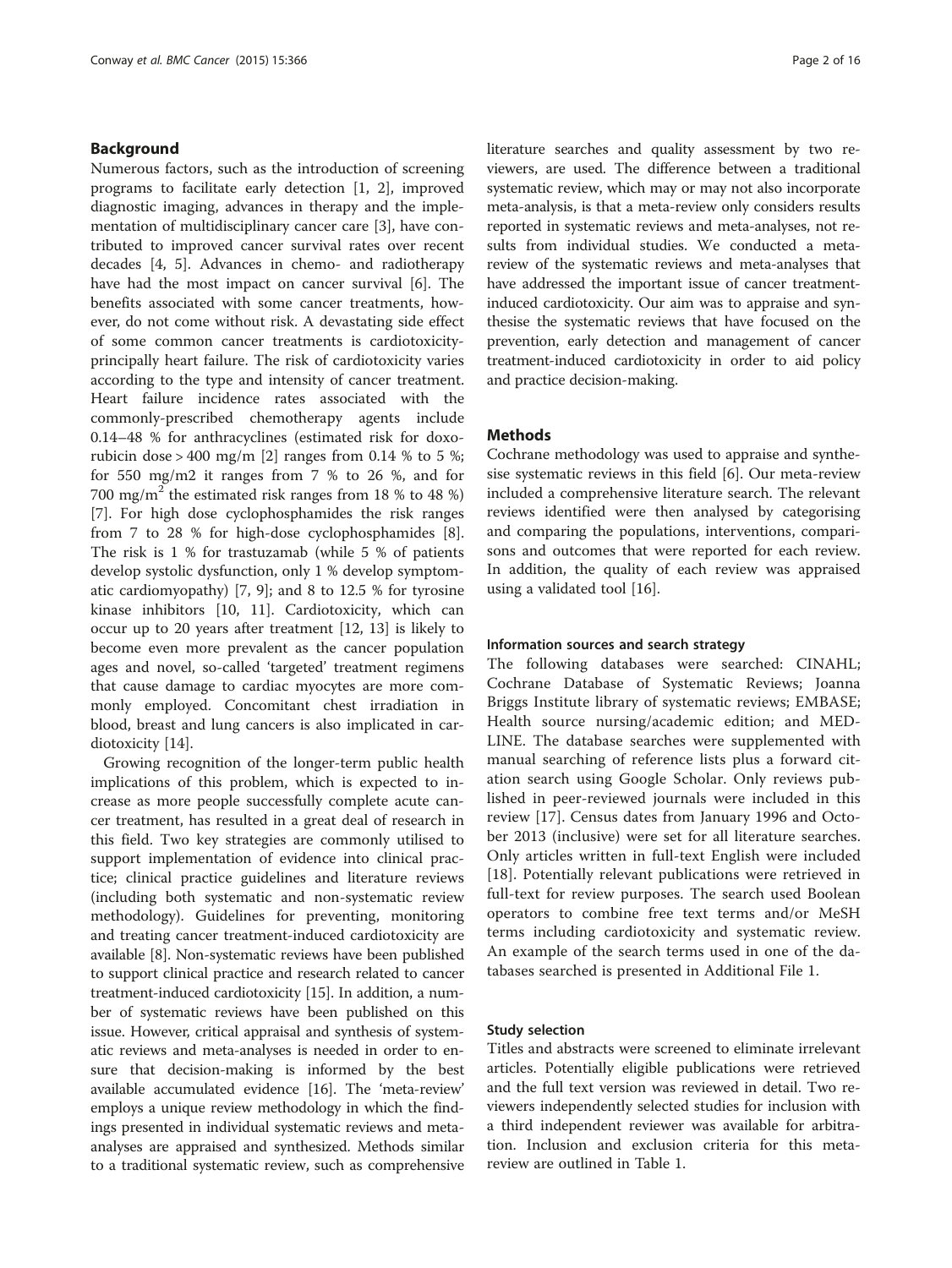#### <span id="page-2-0"></span>Table 1 Inclusion and exclusion criteria for systematic reviews in this meta-review

| Inclusion criteria        | • Study type: Systematic review of original research (as per the PRISMA statement. A systematic review was defined as a<br>review with a clearly formulated question that used systematic and explicit methods to identify, select and critically appraise<br>relevant research and to collect and analyse data from the studies that were included in the review. As such, the review<br>had to describe a detailed search of the literature for relevant studies and synthesis of results) |  |  |  |  |
|---------------------------|----------------------------------------------------------------------------------------------------------------------------------------------------------------------------------------------------------------------------------------------------------------------------------------------------------------------------------------------------------------------------------------------------------------------------------------------------------------------------------------------|--|--|--|--|
|                           | • Publication: Full peer-reviewed publication                                                                                                                                                                                                                                                                                                                                                                                                                                                |  |  |  |  |
|                           | • Population: Patients with cancer                                                                                                                                                                                                                                                                                                                                                                                                                                                           |  |  |  |  |
|                           | • Intervention: Any intervention applied to prevent, diagnose or manage cancer treatment-induced cardiotoxicity.                                                                                                                                                                                                                                                                                                                                                                             |  |  |  |  |
|                           | • Comparison: Any comparison.                                                                                                                                                                                                                                                                                                                                                                                                                                                                |  |  |  |  |
|                           | • <b>Outcome:</b> Cardiotoxicity, as defined by the authors of the original systematic review. Could be clinical diagnosis of heart<br>failure, heart failure graded by a standardized reporting system, subclinical heart failure (identified by myocardial biopsy,<br>non-invasive imaging techniques or biomarkers) or adverse cardiac events (myocardial infarction, arrhythmia).                                                                                                        |  |  |  |  |
| <b>Exclusion criteria</b> | · Systematic reviews focused on identifying the incidence of cardiotoxicity associated with particular cancer treatment regimens                                                                                                                                                                                                                                                                                                                                                             |  |  |  |  |
|                           | • Poor quality (Literature search was not comprehensive, quality of included studies was not appraised, total AMSTAR score <7)                                                                                                                                                                                                                                                                                                                                                               |  |  |  |  |

#### Data extraction

In addition to extracting data to describe the characteristics of each systematic review, such as the number of studies included, year of publication and the total number of participants, data about the populations, interventions, comparisons and outcomes were extracted. These data were extracted with a standardised form developed specifically for this study by two reviewers.

#### Quality appraisal

All potentially relevant reviews were appraised by two independent reviewers for their quality and risk of bias using the validated AMSTAR tool [\[16\]](#page-15-0). The 11 items of the AMSTAR were developed by building on empirical data collected with previously developed tools and with expert opinion. As such, the AMSTAR provided a valid, standardised method to assess the quality of methods used to search the literature and combine results, as well as the comprehensiveness that results of the reviews were reported [\[7](#page-15-0)]. Importantly, the AMSTAR criteria also provided a standardised method to determine the extent to which the scientific quality of the studies was assessed in the systematic reviews. The Cochrane Collaboration specify this as an important element to include in the preparation of a Cochrane overview of reviews [[19](#page-15-0)]. Our definition of 'high-quality' was a review that addressed at least 7 of the 11 AMSTAR criteria. We deemed that setting a cut-off for the total score to indicate quality was appropriate, as psychometric testing of the AMSTAR tool revealed that, as each component score measures a different domain of quality, the summary score is meaningful [\[20\]](#page-15-0). Detailed results of appraisal of all relevant systematic reviews are presented in Additional File [2](#page-14-0).

## Data synthesis

Data extracted from the systematic reviews were categorised and presented in tables and forest plots. Summary findings are presented in a narrative synthesis.

#### Results

Overall, 31 publications from 352 citations were identified as potentially relevant. Of note, 11 relevant systematic reviews were judged to be of poor quality according to the AMSTAR criteria and were therefore excluded from this meta-review. Eighteen systematic reviews fulfilled the inclusion and exclusion criteria (Fig. [1](#page-3-0)).

### Systematic review characteristics

The majority of reviews included randomized controlled trials [\[21](#page-15-0)–[35](#page-15-0)], with only two reviews (11 %) also including prospective cohort designs [[36, 37](#page-15-0)] (Table [2](#page-4-0)). The mean number of studies included in the reviews was 14.9 (range  $= 2-55$ ). The majority of the systematic reviews  $(n-12; 67 \%)$  pooled results from individual studies for meta-analysis [\[21](#page-15-0)–[26, 28](#page-15-0), [30](#page-15-0)–[33\]](#page-15-0). The reviews that did not use meta-analysis used a narrative approach to synthesise the findings  $(n = 6; 33 \%)$  [\[27](#page-15-0), [34](#page-15-0)–[38](#page-15-0)]. The systematic reviews were published from 2004 to 2013.

## Key findings from systematic reviews Detection of cancer treatment-induced cardiotoxicity

Only one systematic review focused on interventions to detect cancer treatment-induced cardiotoxicity [\[36](#page-15-0)]. This systematic review identified one randomized controlled trial and six cohort studies that investigated the role of cardiac biomarkers, such as brain natriuretic peptide, in the early detection of cardiotoxicity in children who received anthracycline therapy [[36\]](#page-15-0). The authors reported that the overall quality of the evidence was poor, due to a lack of randomized controlled trials and small sample sizes [\[36](#page-15-0)]. Based on these findings, the authors of the systematic review concluded that no clear recommendations for practice could be made regarding the use of cardiac biomarkers for the early detection of anthracycline-induced cardiotoxicity [\[36](#page-15-0)]. However, it is important to note that this review was published in 2007, with the literature search only current to January 2006.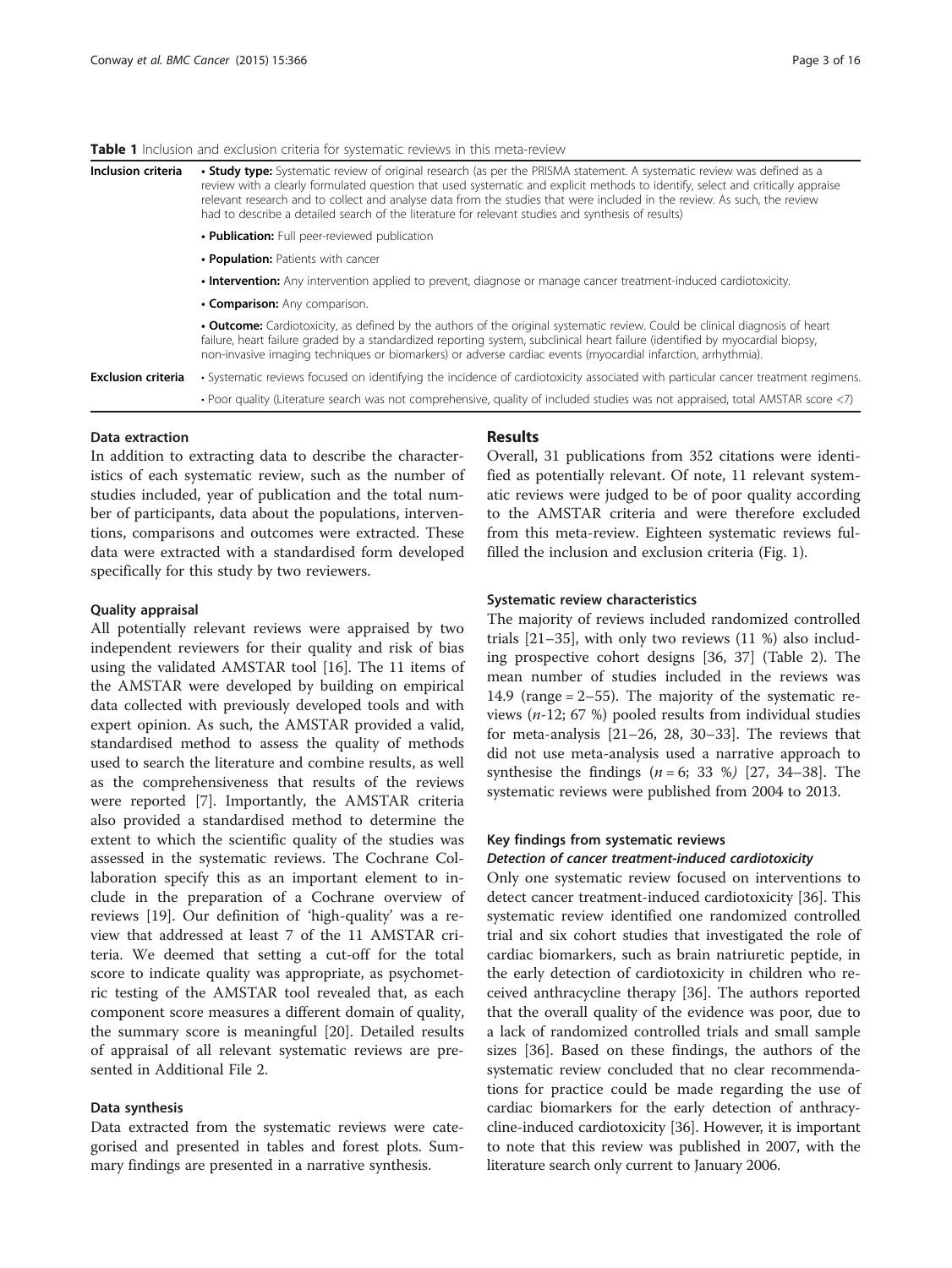<span id="page-3-0"></span>

Fig. 1 Prisma flow chart - search results

## Prevention of cancer treatment-induced cardiotoxicity

The majority  $(n = 16; 89%)$  of the systematic reviews investigated strategies to prevent cancer treatmentinduced cardiotoxicity [[21](#page-15-0)–[35](#page-15-0), [37\]](#page-15-0). These reviews were further categorized into the following: Prevention of

- 1. Cardiotoxicity specifically associated with breast cancer treatment [\[21](#page-15-0)–[26](#page-15-0)]
- 2. Cardiotoxicity specifically associated with prostate cancer treatment [\[27\]](#page-15-0);
- 3. Anthracycline-induced cardiotoxicity in adult cancer patients [[28,](#page-15-0) [30](#page-15-0)–[33\]](#page-15-0)
- 4. Cardiotoxicity through dietary supplementation [[34](#page-15-0)]; and
- 5. Cancer treatment-induced cardiotoxicity in children [\[28](#page-15-0), [35,](#page-15-0) [37](#page-15-0)].

Prevention-focused systematic reviews reported clinical cardiotoxicity, defined as the diagnosis of heart failure by a physician or a decline in left ventricular ejection fraction below 40 %, and sub-clinical cardiotoxicity. Definitions of sub-clinical cardiotoxicity varied considerably across reviews. For example, reviews used histological [\[30](#page-15-0), [31\]](#page-15-0), electrocardiographic [\[34\]](#page-15-0) or echocardiographic [[30](#page-15-0)–[32](#page-15-0)] measurements to identify the presence of myocardial necrosis as a marker of subclinical cardiotoxicity.

The forest plot presented in Fig. [2](#page-11-0) displays the results from meta-analyses that examined the effectiveness of different chemotherapy regimens or cardioprotective agents in the prevention of clinical cardiotoxicity. Differences between systematic reviews in their definition of what constituted sub-clinical cardiotoxicity precluded the formation of a similar figure for this outcome.

## Prevention of cardiotoxicity associated with breast cancer treatment

Two of the breast cancer systematic reviews focused on taxane-based chemotherapy [[21, 22\]](#page-15-0). In one pooled analysis of the results of 7 trials, there was no statistically significant difference in the rate of cardiotoxicity between adjuvant chemotherapy regimens with or without taxanes in women with early or operable breast cancer (OR 0.95; 95 % CI =  $0.67-1.36$ ) [\[21](#page-15-0)]. An earlier systematic review, which also examined the adverse effects of taxane-based adjuvant chemotherapy in women with early breast cancer, produced similar results [\[22\]](#page-15-0). Metaanalysis of 6 trials including 11,577 patients of adjuvant chemotherapy including a taxane revealed that the risk for development of cardiotoxicity was 11 per 1,000 (95 %  $CI = 6-18$  [[22](#page-15-0)]. In comparison, the risk for cardiotoxicity in women with early breast cancer who received adjuvant chemotherapy without a taxane was 12 per 1,000 [[22](#page-15-0)]. The relative risk was 0.9 (95 % CI =  $0.53-1.54$ ) [\[22\]](#page-15-0). Of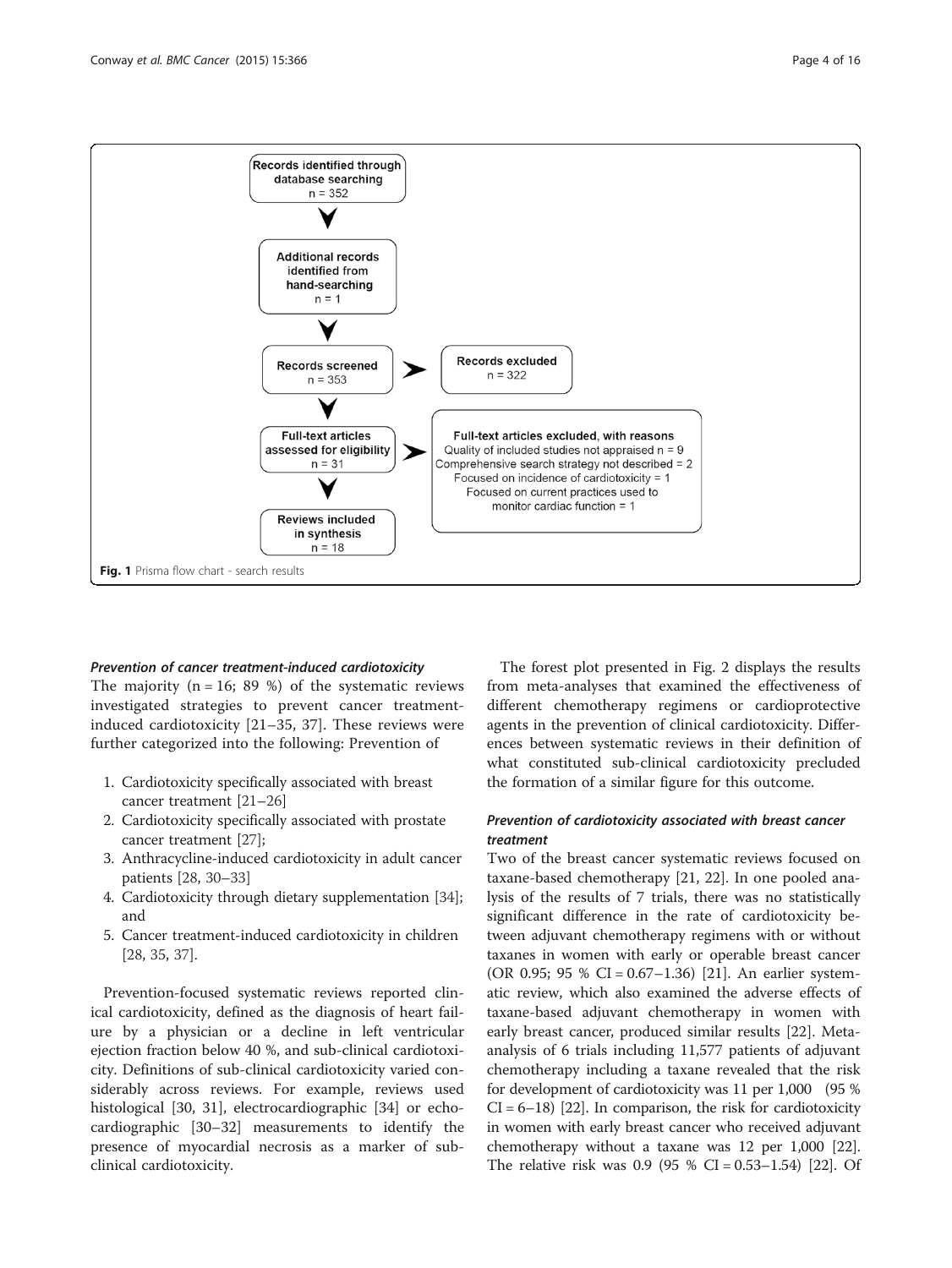## <span id="page-4-0"></span>Table 2 Characteristics of included reviews

| Author (Year)                   | PICO                                                                                                                                                                                                        | Characteristics of<br>included studies                               | Intervention details                                    | Summary of findings                                                                                                                                                                                                                            | Meta-<br>analysis score | AMSTAR |
|---------------------------------|-------------------------------------------------------------------------------------------------------------------------------------------------------------------------------------------------------------|----------------------------------------------------------------------|---------------------------------------------------------|------------------------------------------------------------------------------------------------------------------------------------------------------------------------------------------------------------------------------------------------|-------------------------|--------|
|                                 |                                                                                                                                                                                                             |                                                                      | <b>Detection</b>                                        |                                                                                                                                                                                                                                                |                         |        |
| Bryant et al.<br>$(2007)$ [36]  | P: Children receiving<br>anthracyclines                                                                                                                                                                     | • One controlled trial<br>and 6 cohort studies                       | $\cdot$ cTnT                                            | • C-TnT can be used to assess cardioprotection<br>using dexrazoxane                                                                                                                                                                            | $\mathsf{n}$            | 7      |
|                                 | I: Cardiac markers                                                                                                                                                                                          | • Published from 1983<br>to 2005                                     | • echocardiography                                      | • ANP and BNP are elevated in children who<br>received anthracyclines                                                                                                                                                                          |                         |        |
|                                 | C: Healthy control group                                                                                                                                                                                    | • Length of follow-up                                                | • ANP, BNP                                              | • NT-pro-BNP levels higher in children receiving                                                                                                                                                                                               |                         |        |
|                                 | O: Cardiac damagePublish                                                                                                                                                                                    | in the studies was not<br>reported                                   | · Serum lipid peroxide                                  | anthracyclines and had cardiac dysfunction<br>compared to those without                                                                                                                                                                        |                         |        |
|                                 |                                                                                                                                                                                                             |                                                                      | • Serum carnitine                                       |                                                                                                                                                                                                                                                |                         |        |
|                                 |                                                                                                                                                                                                             |                                                                      | $\cdot$ NT-pro-BNP                                      |                                                                                                                                                                                                                                                |                         |        |
|                                 | Prevention of anthracycline-induced cardiotoxicity                                                                                                                                                          |                                                                      |                                                         |                                                                                                                                                                                                                                                |                         |        |
| Van Dalen<br>et al. (2010) [30] | P: Cancer patients                                                                                                                                                                                          | • 8 controlled trials                                                | · Doxorubicin vs epirubicin                             | • No difference in rate of clinical heart failure<br>between epirubicin and doxorubicin<br>$(RR = 0.36; 95%$ Cl = 0.12-1.11)                                                                                                                   | y                       | 11     |
|                                 | I: Anthracycline derivative                                                                                                                                                                                 | • Published from<br>1984 to 2004                                     | · Doxorubicin vs liposomal-<br>encapsulated doxorubicin | • Lower rate of clinical heart failure (RR = $0.20$ ,<br>95 % CI 0.05 to 0.75) and subclinical heart<br>failure (RR = $0.38$ , 95 % CI 0.24 to 0.59)<br>associated with liposomal-encapsulated<br>doxorubicin compared with doxorubicin.       |                         |        |
|                                 | C: Another anthracycline with the<br>same infusion duration and peak<br>dose. Other chemotherapy and<br>radiotherapy involving the<br>heart region must have been<br>the same as the intervention<br>group. | • Median length of<br>follow-up ranged<br>from 21 to 41<br>months    | · Epirubicin vs liposomal-<br>encapsulated doxorubicin  | . No significant difference in the occurrence of<br>clinical and subclinical heart failure between<br>epirubicin and liposomal-encapsulated<br>doxorubicin (RR = 1.13, 95 % CI 0.46 to<br>2.77, $p = 0.80$ ).                                  |                         |        |
|                                 | O: Anthracycline-induced heart<br>failure, subclinical cardiac<br>dysfunction, abnormalities in<br>cardiac function, tumor response,<br>patient survival, other toxicities,<br>quality of life.             |                                                                      |                                                         |                                                                                                                                                                                                                                                |                         |        |
| $(2009)$ [31]                   | Van Dalen et al. P: Cancer patients who received<br>anthracycline chemotherapy                                                                                                                              | • 11 controlled trials                                               | • Infusion duration                                     | • In meta-analysis of 5 studies with 557 patients, a<br>lower rate of clinical heart failure was observed<br>with an infusion duration of 6 h or longer as<br>compared to a shorter infusion duration<br>$(RR = 0.27; 95 % CI = 0.09$ to 0.81) | y                       | 11     |
|                                 | I: Dosage schedule (different peak<br>dose or infusion duration)                                                                                                                                            | • Published from 1989-2008                                           | • Peak doses (maximal dose<br>received in one week)     | • No significant difference in the occurrence of<br>heart failure for different peak doses of                                                                                                                                                  |                         |        |
|                                 | C: Same anthracycline derivative<br>with the same dose. Other<br>chemotherapy and radiotherapy<br>involving the heart region must                                                                           | • Length of follow-up<br>ranged from 7 days<br>to median of 9 years. |                                                         | anthracyline chemotherapy                                                                                                                                                                                                                      |                         |        |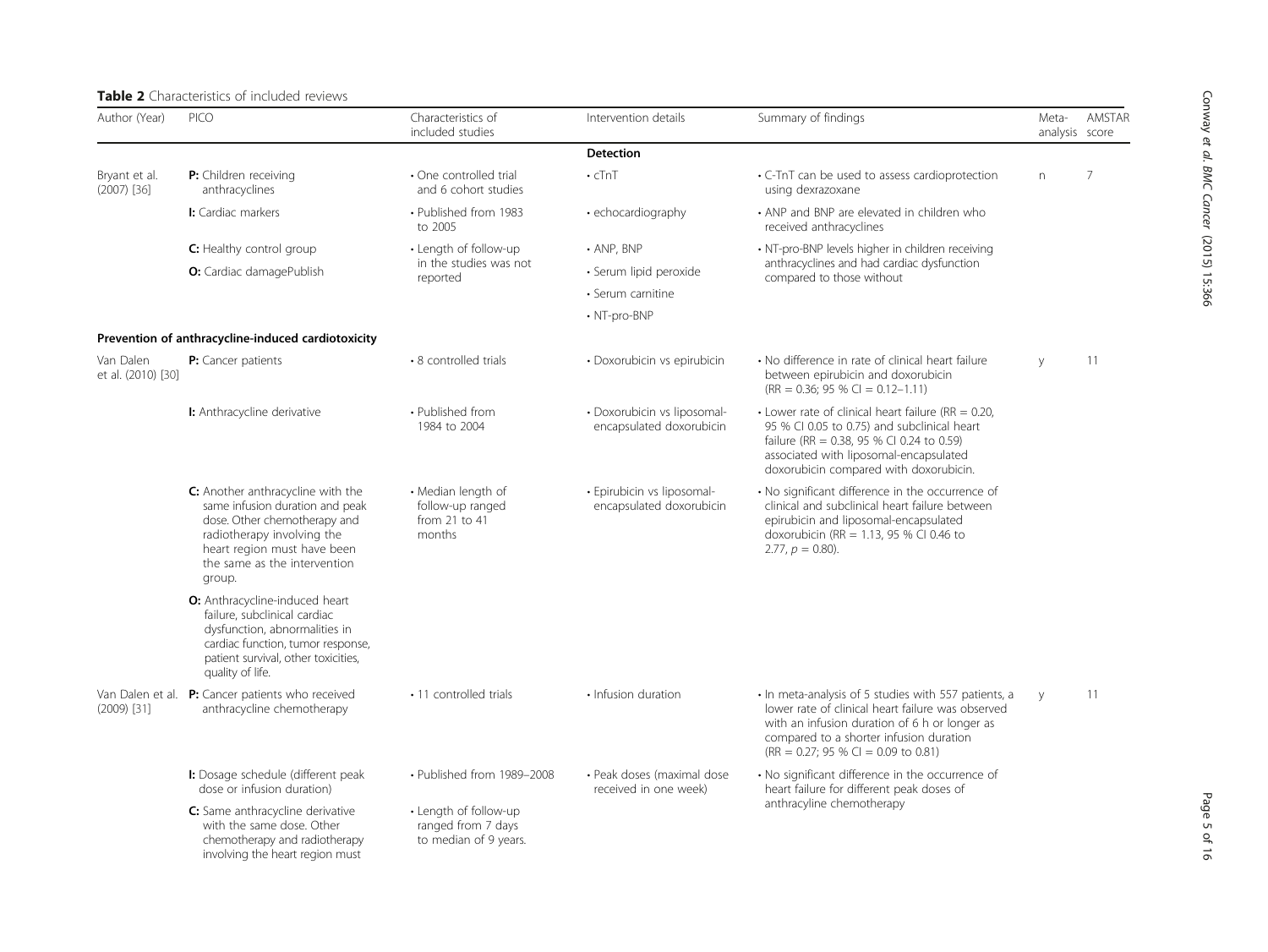|                               | have been the same as the<br>intervention group.                                                                                                                                     |                                                                                |                                                                            |                                                                                                                                                                                   |   |    |
|-------------------------------|--------------------------------------------------------------------------------------------------------------------------------------------------------------------------------------|--------------------------------------------------------------------------------|----------------------------------------------------------------------------|-----------------------------------------------------------------------------------------------------------------------------------------------------------------------------------|---|----|
|                               | O: heart failure, subclinical cardiac<br>dysfunction, abnormalities in cardiac<br>function, tumor response, patient<br>survival, other toxicities, quality<br>of life.               |                                                                                |                                                                            |                                                                                                                                                                                   |   |    |
|                               | Van Dalen et al. P: Cancer patients                                                                                                                                                  | • 18 controlled trials                                                         | • N-acetylcysteine                                                         | Only dexrazoxane showed a statistically                                                                                                                                           | y | 11 |
| $(2011)$ [29]                 | I: Anthracycline with a cardioprotective<br>agent                                                                                                                                    | $\cdot$ 1983-2009                                                              | • Phenethylamines                                                          | significant cardioprotective effect (Heart<br>failure RR = $0.29$ ; 95 % Cl = $0.20-0.41$ )                                                                                       |   |    |
|                               | C: Anthracycline with or without a<br>placebo                                                                                                                                        | • Length of follow-up was<br>not available for most of<br>the included studies | · Coenzyme Q10                                                             |                                                                                                                                                                                   |   |    |
|                               | O: Anthracycline-induced heart failure,<br>subclinical cardiac dysfunction,                                                                                                          | • In those that reported<br>length of follow-up, it                            | • Combination of vitamin E.<br>vitamin C and Nacetylcysteine               |                                                                                                                                                                                   |   |    |
|                               | abnormalities in cardiac function,<br>tumor response, patient survival,                                                                                                              | ranged from 6 months<br>up to 5.2 years.                                       | • Dexrazoxane                                                              |                                                                                                                                                                                   |   |    |
|                               | other toxicities, quality of life.                                                                                                                                                   |                                                                                | • Amifostine                                                               |                                                                                                                                                                                   |   |    |
|                               |                                                                                                                                                                                      |                                                                                | • Carvedilol                                                               |                                                                                                                                                                                   |   |    |
|                               |                                                                                                                                                                                      |                                                                                | • L-carnitine                                                              |                                                                                                                                                                                   |   |    |
| Itchaki et al.<br>2013 [33]   | P: advanced follicular lymphoma                                                                                                                                                      | • 8 RCT conducted<br>between 1974 and 2011.                                    | • ACR regardless of additional<br>agents, with or without<br>radiotherapy. | • No advantage to ACR in overall survival<br>$(HR = 0.99; 95 % C1 = 0.77-1.29)$                                                                                                   | y | 11 |
|                               | I: anthacyclines (ACR)                                                                                                                                                               | • Length of follow-up ranged<br>from 3 to 5 years in most trials.              | • Non-ACR, as a single agent<br>or multiple agents, regardless<br>of dose. | • ACR not significantly better than non-ACR in<br>complete response (RR 1.05;95 % CI 0.94-1.18)                                                                                   |   |    |
|                               | C: non ACR regardless of dose                                                                                                                                                        |                                                                                |                                                                            | • ACR superior to non-ACR in disease control<br>$(HR = 0.65; 95 %CI = 0.52-0.81)$                                                                                                 |   |    |
|                               | O: overall survival, Progression free<br>survival, Complete response,<br>overall response rate, remission<br>duration, relapse, disease control,<br>Quality of life, adverse events. |                                                                                |                                                                            | Increased risk for cardiotoxicity associated<br>with ACR (RR = 4.55; 95 % Cl = 0.92-22.49)                                                                                        |   |    |
| Smith et al.<br>$(2010)$ [32] | P: child and adult patients with<br>Breast or ovarian cancer, sarcoma,<br>non-Hodgkin's or Hodgkin's<br>lymphoma, myeloma                                                            | $\cdot$ 55 RCT                                                                 |                                                                            | Clinical cardiotoxicity (congestive<br>heart failure)                                                                                                                             | y | 9  |
|                               | I: anthracycline agent in liposomal<br>or non-liposomal formulation or<br>another non-anthracycline<br>containing chemotherapy regimen                                               | · Studies published<br>between 1985 and 2007                                   | Anthracyclines: doxorubicin,<br>epirubicin, duanorubicin,<br>idarubicin.   | • Authors reported that outcomes occurred<br>early and while participants were receiving<br>treatment except in one study where it was<br>not clear when cardiotoxicity occurred. |   |    |
|                               | C: anthracycline agent                                                                                                                                                               | • Length of follow-up<br>not summarised                                        |                                                                            | • Anthracycline vs no anthracycline (OR 5.43;<br>$95\%$ CI = 2.34-12.62)                                                                                                          |   |    |
|                               |                                                                                                                                                                                      |                                                                                |                                                                            |                                                                                                                                                                                   |   |    |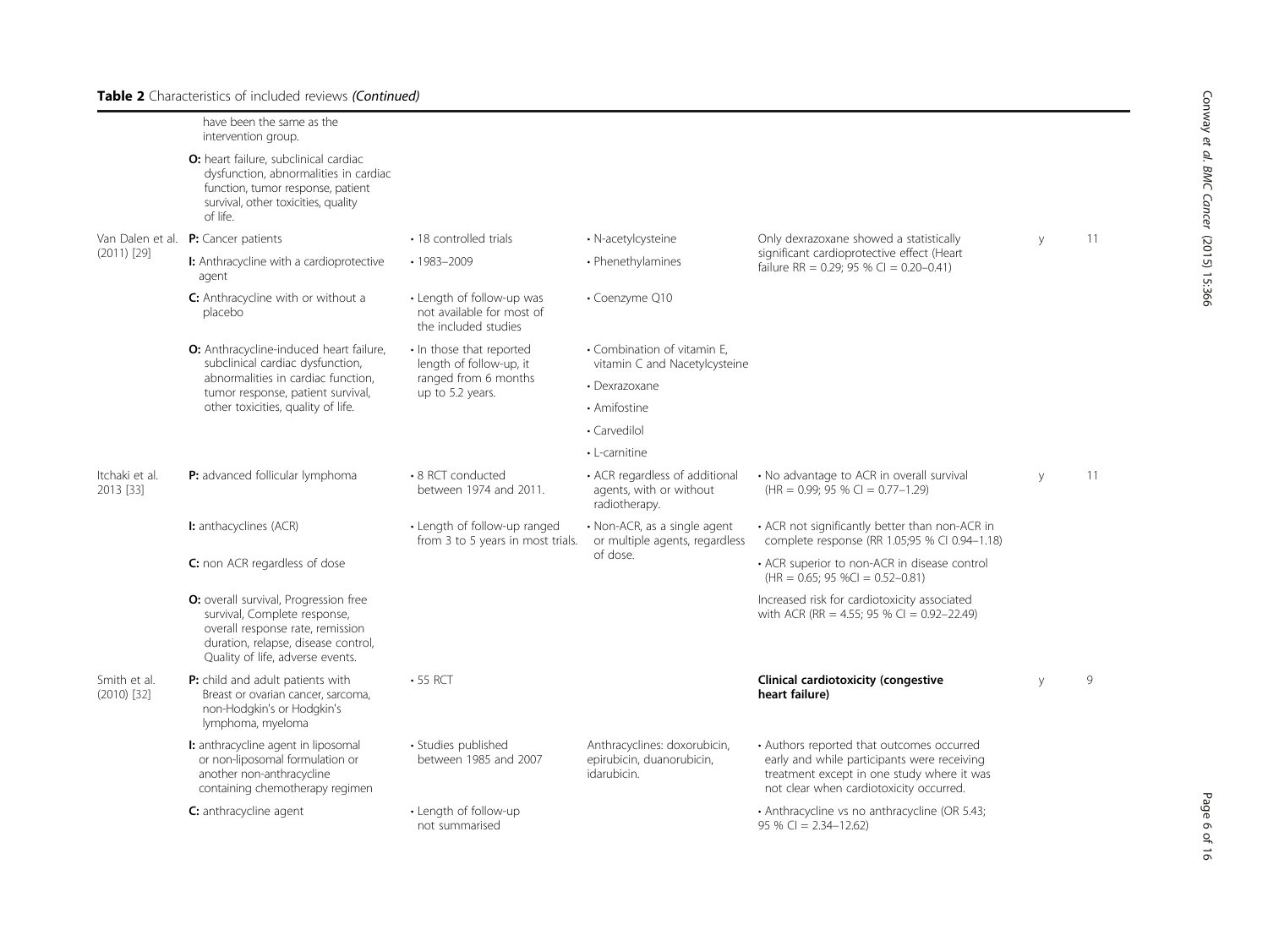|                                   | O: Clinical cardiotoxicity (diagnosis<br>of chronic heart failure)             |                                                                  |                                                     | • Bolus versus continuous infusion (OR = 4.13;<br>$95\%$ CI = 1.75-9.72)                                                                              |              |    |
|-----------------------------------|--------------------------------------------------------------------------------|------------------------------------------------------------------|-----------------------------------------------------|-------------------------------------------------------------------------------------------------------------------------------------------------------|--------------|----|
|                                   | Subclinical cardiotoxicity (Reduction<br>in left ventricular ejection fraction |                                                                  |                                                     | · Liposomal doxorubicin vs doxorubicin<br>$(OR = 0.18; 95 % CI = 0.08-0.38)$                                                                          |              |    |
|                                   | or abnormality in cardiac function<br>determined using a diagnostic test)      |                                                                  |                                                     | • Epirubicin vs doxorubicin $OR = 0.39$<br>$(95\% CI = 0.2 - 0.78)$                                                                                   |              |    |
|                                   |                                                                                |                                                                  |                                                     | • Anthracycline vs mitoxantrone $OR = 2.88$<br>$(95\% CI = 1.29 - 6.44)$                                                                              |              |    |
|                                   |                                                                                |                                                                  |                                                     | • Dexrazoxane vs no dexrazoxane OR = 0.21<br>$(95\% CI = 0.13 - 0.33)$                                                                                |              |    |
|                                   |                                                                                |                                                                  |                                                     | • Anthracycline was associated with increased risk<br>of sub-clinical cardiotoxicity (OR = $6.25$ ;<br>$95\%$ CI = 2.58-15.13).                       |              |    |
|                                   |                                                                                |                                                                  |                                                     | • Rate of cardiac deaths in 4 studies was significantly<br>higher in the anthracycline groups ( $OR = 4.94$ ;<br>95 % CI = 1.23-19.87, $p = 0.025$ ). |              |    |
| Dietary supplementation           |                                                                                |                                                                  |                                                     |                                                                                                                                                       |              |    |
| Roffe et al.<br>$(2004)$ [34]     | P: Cancer patients                                                             | • 6 controlled trials                                            | Dose ranged from 30 mg<br>per day to 240 mg per day | · Significant differences between groups<br>observed in various ECG measures.                                                                         | $\mathsf{n}$ | 7  |
|                                   | I: Coenzyme Q10                                                                | (1 placebo-controlled,<br>double-blinded study, 5<br>open label) |                                                     | · Effect on heart failure or subclinical cardiac<br>dysfunction was not reported in the trials                                                        |              |    |
|                                   | C: Any comparison                                                              | • Published between<br>1982 and 1996                             |                                                     |                                                                                                                                                       |              |    |
|                                   | <b>O:</b> All outcomes considered                                              | • Length of follow-up<br>was not reported                        |                                                     |                                                                                                                                                       |              |    |
| prostate cancer treatment         | Prevention of cardiotoxicity associated with                                   |                                                                  |                                                     |                                                                                                                                                       |              |    |
| Shelley et al.<br>$(2008)$ $[27]$ | P: Hormone-refractory prostate<br>cancer                                       | • 47 RCT published<br>between 1977 and 2005                      | Drug categories included:                           | • Severe cardiovascular toxicity was more common<br>with Estramustine versus Best Supportive Care or<br>Hormones.                                     | n            | 10 |
|                                   | I: Chemotherapy                                                                | • Length of follow up<br>was not reported                        | • estramustine,                                     | · Similar rates of cardiotoxicity with estramustine<br>alone and medroxyprogesterone acetate plus<br>epirubicin.                                      |              |    |
|                                   | C: Any comparison                                                              |                                                                  | · 5-fluorouracil                                    | • Cardiotoxicity was less common with epirubicin<br>(11 %) than doxorubicin (48 %).                                                                   |              |    |
|                                   | O: Overall survival, Disease-specific                                          |                                                                  | · cyclophosphamide                                  | • Doxorubicin combined with diethlystilbestrol was                                                                                                    |              |    |
|                                   | survival, PSA response, time to<br>progression, pain response,                 |                                                                  | · doxorubicin                                       | more cardiotoxic than doxorubicin (7 % vs 1 %).                                                                                                       |              |    |
|                                   | toxicity, quality of life.                                                     |                                                                  | • mitoxantrone                                      |                                                                                                                                                       |              |    |
|                                   |                                                                                |                                                                  | • docetaxel                                         |                                                                                                                                                       |              |    |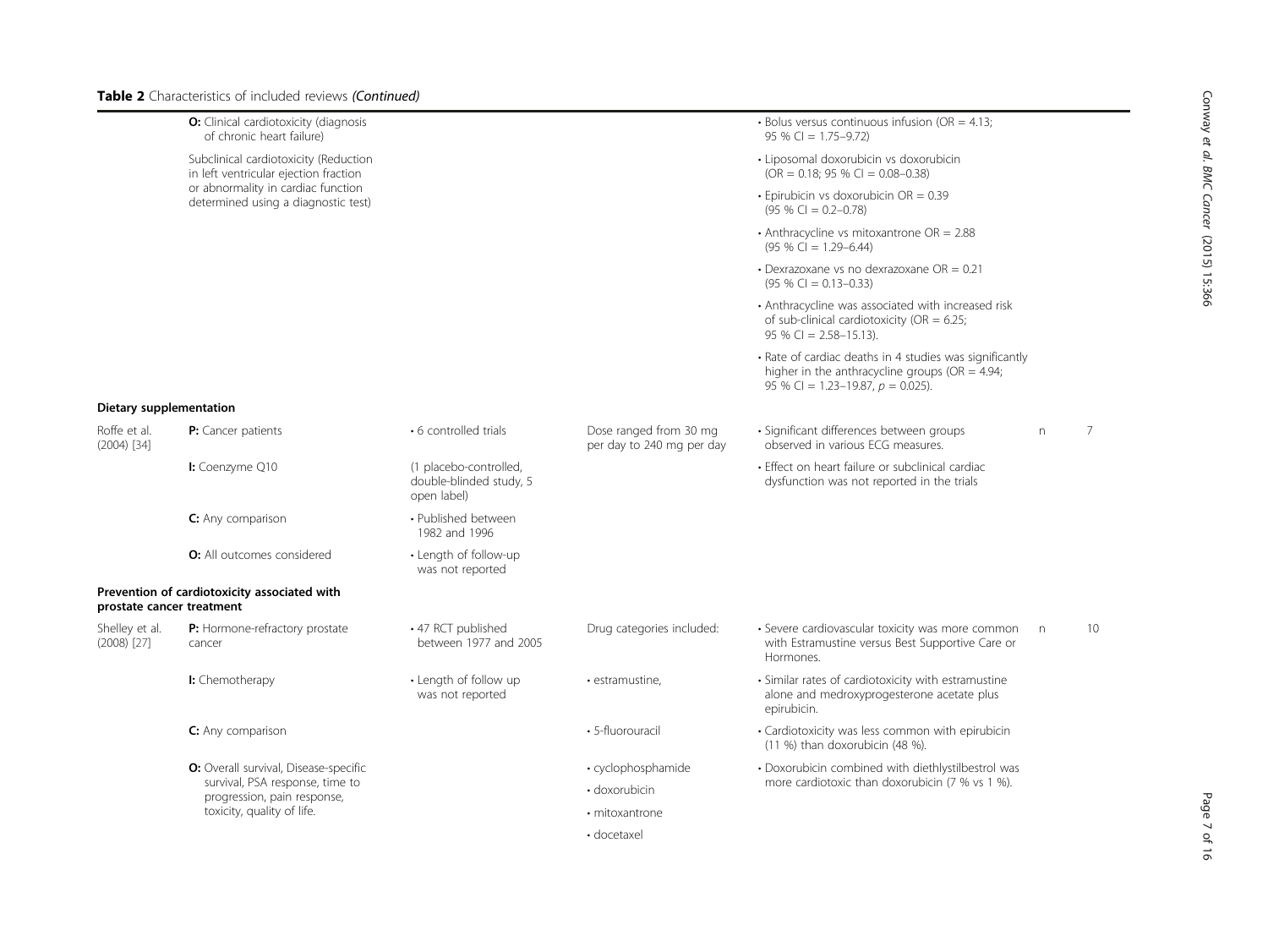| <b>Prevention in children</b>  |                                                                                                    |                                                                                                                      |                                                                                                                                               |                                                                                                                                      |              |                |
|--------------------------------|----------------------------------------------------------------------------------------------------|----------------------------------------------------------------------------------------------------------------------|-----------------------------------------------------------------------------------------------------------------------------------------------|--------------------------------------------------------------------------------------------------------------------------------------|--------------|----------------|
| Bryant et al.<br>$(2007)$ [35] | P: Children receiving anthracyclines                                                               | • 4 controlled trials<br>published between<br>1994 and 2004                                                          | · Infusion versus rapid bolus<br>infusion                                                                                                     | • No cost-effectiveness data were identified in<br>the systematic review                                                             | n            | $\overline{7}$ |
|                                | I: Any cardioprotection intervention                                                               | • Length of follow-up<br>ranged from 25 to 56                                                                        | • Coenzyme Q10                                                                                                                                | · There were conflicting results in trials of rapid or<br>continuous infusion of anthracycline chemotherapy                          |              |                |
|                                | C: Any comparison                                                                                  |                                                                                                                      | months<br>• Dexrazoxane                                                                                                                       | • Coenzyme Q10 was examined in one small trial<br>$(n = 20)$ .                                                                       |              |                |
|                                | O: Mortality, heart failure, arrhythmia,<br>measures of cardiac function and<br>cost-effectiveness |                                                                                                                      |                                                                                                                                               | • Mean reduction in percentage left ventricular<br>fraction shortening was lower in the group that<br>received coenzyme Q10.         |              |                |
|                                |                                                                                                    |                                                                                                                      |                                                                                                                                               | · Dexrazoxane was examined in a trial with 105<br>participants.                                                                      |              |                |
|                                |                                                                                                    |                                                                                                                      |                                                                                                                                               | • Fewer patients who received dexrazoxane had<br>elevations in troponin (21 % vs 50 %; $p < 0.001$ )                                 |              |                |
| 2011 [37]                      | Sieswerda et al. P: children with cancer                                                           | • 15 observational studies<br>published between 1998<br>and 2007                                                     | · Different liposomal<br>anthracyclines looked at<br>Liposomal daunorubicin,<br>pegylated liposomal<br>doxorubicin, liposomal<br>doxorubicin. | No evidence from controlled trials was identified.                                                                                   | $\mathsf{n}$ | $\overline{7}$ |
|                                | I: liposomal anthracyclines                                                                        | • (9 prospective cohort<br>studies, 2 retrospective<br>cohort studies, three case<br>reports, one unclear<br>design) |                                                                                                                                               | Impossible to know whether there are differences<br>in outcomes                                                                      |              |                |
|                                | C: Any comparison                                                                                  | • Duration of follow up                                                                                              |                                                                                                                                               |                                                                                                                                      |              |                |
|                                | O: cardiotoxicity, tumour response,<br>adverse events                                              | was reported in 10<br>studies (ranged from 1<br>to 58 months)                                                        |                                                                                                                                               |                                                                                                                                      |              |                |
| Van dalen et al.<br>2012 [28]  | <b>P:</b> children with cancer                                                                     | • 8 RCT published from<br>1975 to 2009                                                                               | 1153 treatment, 1121 control.                                                                                                                 | • Rate of cardiac death was similar between<br>treatment groups in meta-analysis of two trials<br>$(RR = 0.41; 95 % C1 = 0.04-3.89)$ | $\vee$       | 11             |
|                                | I: anthracyclines                                                                                  | • Length of follow-up was<br>not mentioned in the<br>majority of trials                                              | Culmulative duanorubicin<br>treatment protocol 90-350<br>mg/m2.                                                                               | • No significant difference in HF between treatment<br>groups in one trial (RR = $0.33$ ; 95 % CI = $0.01-8.02$ )                    |              |                |
|                                | C: non anthracycline                                                                               |                                                                                                                      | Peak dose of anthracycline<br>in one week = $25-90$ mg/m2.<br>doxorubicin treatment<br>protocol was 300-420 mg/m2.                            |                                                                                                                                      |              |                |
|                                | O: survival                                                                                        |                                                                                                                      | Peak dose doxorubicin in 1                                                                                                                    |                                                                                                                                      |              |                |
|                                | Tumour response cardiotoxicity                                                                     |                                                                                                                      | week 25-60 mg/m2                                                                                                                              |                                                                                                                                      |              |                |
| breast cancer treatment        | Prevention of cardiotoxicity associated with                                                       |                                                                                                                      |                                                                                                                                               |                                                                                                                                      |              |                |
| Valachis et al.                | P: Breast cancer                                                                                   |                                                                                                                      |                                                                                                                                               | • Pooled OR for CHF in patients with breast cancer                                                                                   |              | 8              |

Valachis et al. (2013) [[24\]](#page-15-0)

receiving dual anti-HER2 therapy versus anti-HER2  $\mathsf{y}$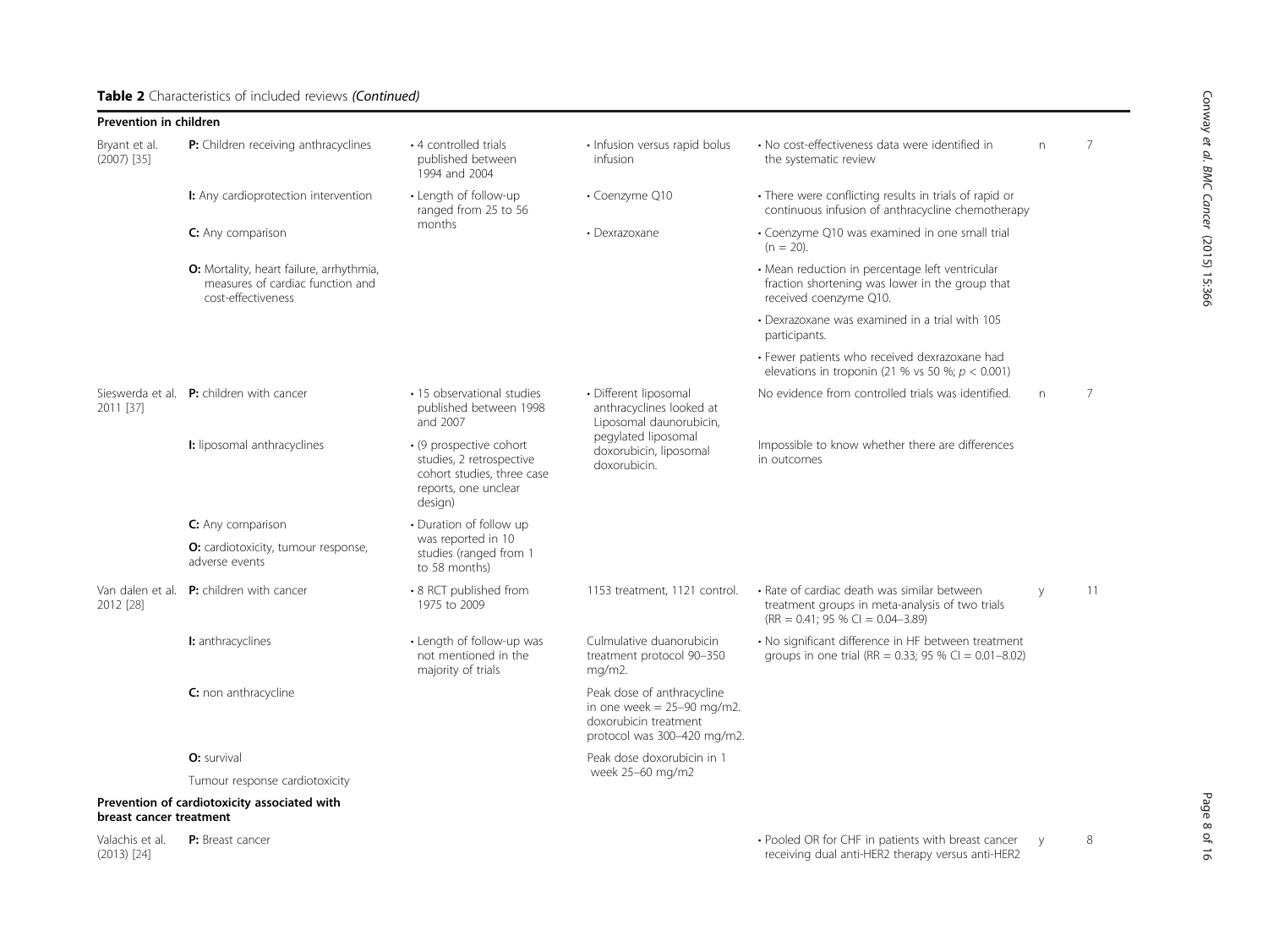|                          |                                                                                                                                                                              | • 6 controlled trials that<br>were all published in<br>2012.               | Anti-HER2 monotherapy<br>(lapatinib or trastuzumab or<br>pertuzumab)            | monotherapy was 0.58 (95 % CI: 0.26-1.27,<br>$p$ -value = 0.17)                                                                                                                                                                                         |        |                 |
|--------------------------|------------------------------------------------------------------------------------------------------------------------------------------------------------------------------|----------------------------------------------------------------------------|---------------------------------------------------------------------------------|---------------------------------------------------------------------------------------------------------------------------------------------------------------------------------------------------------------------------------------------------------|--------|-----------------|
|                          | I: anti-HER2 monotherapy                                                                                                                                                     | • Length of follow-up was<br>not reported.                                 |                                                                                 | • Pooled OR of LVEF decline with dual anti-HER2<br>therapy versus anti-HER2 monotherapy was 0.88<br>(95 % CI: 0.53-1.48, <i>p</i> -value = 0.64)                                                                                                        |        |                 |
|                          | C: anti-HER2 combination therapy                                                                                                                                             |                                                                            |                                                                                 | · Comparable cardiac toxicity between these two                                                                                                                                                                                                         |        |                 |
|                          | <b>O:</b> LVEF decline less than 50 % or more<br>than 10 % from baseline, National<br>Cancer Institute Common Toxicity<br>Criteria Chronic heart failure grade<br>3 or more. |                                                                            |                                                                                 | therapies                                                                                                                                                                                                                                               |        |                 |
| Viani et al.<br>2007     | P: HER-2-positive early breast cancer                                                                                                                                        | • 5 RCT published in 2005<br>and 2006                                      | Doxorubicin and<br>cyclophosphamide<br>$(AC)$ + paclitaxel (P).                 | • Meta-analysis of 5 trials of adjuvant trastuzumab<br>revealed a significant reduction in mortality<br>( $p < 0.00001$ ), recurrence ( $p < 0.00001$ ), metastases<br>$(p < 0.00001)$ and second tumours $(p = 0.007)$<br>compared with no trastuzumab | $\vee$ | 10 <sup>°</sup> |
|                          | I: adjuvant trastuzumab                                                                                                                                                      | • Length of follow-up<br>ranged from 9 to 60 months<br>after randomisation | Docetaxel or vinorelbine +<br>fluorouracil, epirubicin and<br>cyclophosphanide. | · Increased cardiotoxicity including symptomatic<br>cardiac dysfunction and asymptomatic decrease<br>in LVEF with trastuzumab compared to no<br>trastuzumab                                                                                             |        |                 |
|                          | C: any comparison                                                                                                                                                            |                                                                            | Doxo, cyclo + trastuz.                                                          | · The likelihood of cardiac toxicity was 2.45 times                                                                                                                                                                                                     |        |                 |
|                          | O: mortality, recurrance, metastases,<br>second tumour no breast cancer rate                                                                                                 |                                                                            | Docetaxel, carboplatin +<br>trastuz.                                            | higher for trastuzumab compared with no<br>trastuzumab (statistically significant heterogeneity)                                                                                                                                                        |        |                 |
|                          | Cardiac toxicity and brain metastases                                                                                                                                        |                                                                            | $AC + docetaxel.$                                                               |                                                                                                                                                                                                                                                         |        |                 |
| Qin et al.<br>2011 [21]  | P: node negative breast cancer                                                                                                                                               | • 19 RCT published from<br>2003 to 2010                                    | Taxane treatment vs non<br>taxane treatment                                     | · Disease free survival: taxane treatment HR 0.82,<br>95 % CI 0.76-0.88                                                                                                                                                                                 | $\vee$ | 10              |
|                          | I: adjuvant taxane                                                                                                                                                           | • Median length of follow-<br>up ranged from 35 to<br>102 months           |                                                                                 | • Overall Survival: HR 0.85, 95 % CI 0.78-0.92<br>favoured taxane                                                                                                                                                                                       |        |                 |
|                          | C: chemo without taxane                                                                                                                                                      |                                                                            |                                                                                 | $\cdot$ increased toxicity for neutropenia (OR = 2.28,<br>95 % Cl 1.25-4.16), fatigue (OR = 2.10, 95 % Cl<br>1.37-3.22), diarrhea (OR = 2.16, 95 % CI 1.32-3.53),<br>stomatitis (OR 1.68, 95 % CI 1.04-2.71), oedema<br>(OR 6.61, 95 % CI 2.14-20.49).  |        |                 |
|                          | O: disease free survival, overall<br>survival, drug related toxicityof<br>taxane                                                                                             |                                                                            |                                                                                 | · In pooled analysis of results from 7 trials, there<br>was no statistically significant difference in the<br>rate of cardiotoxicty between chemotherapy<br>regimens with or without taxanes (OR 0.95;<br>$95\%$ CI = 0.67-1.36)                        |        |                 |
|                          |                                                                                                                                                                              |                                                                            |                                                                                 | • taxane treatment showed significant reduction<br>in death and recurrence                                                                                                                                                                              |        |                 |
| Lord et al.<br>2008 [26] | P: metastatic breast cancer                                                                                                                                                  | • 34 RCT published<br>between 1974 and 2004                                | · Comparison between<br>anthracyclines and non-                                 | • 23 trials with 4777 patients that compared<br>anthracycline with non-antitumour antibiotic<br>regimens reported on cardiotoxicity.                                                                                                                    | y      | 10 <sup>°</sup> |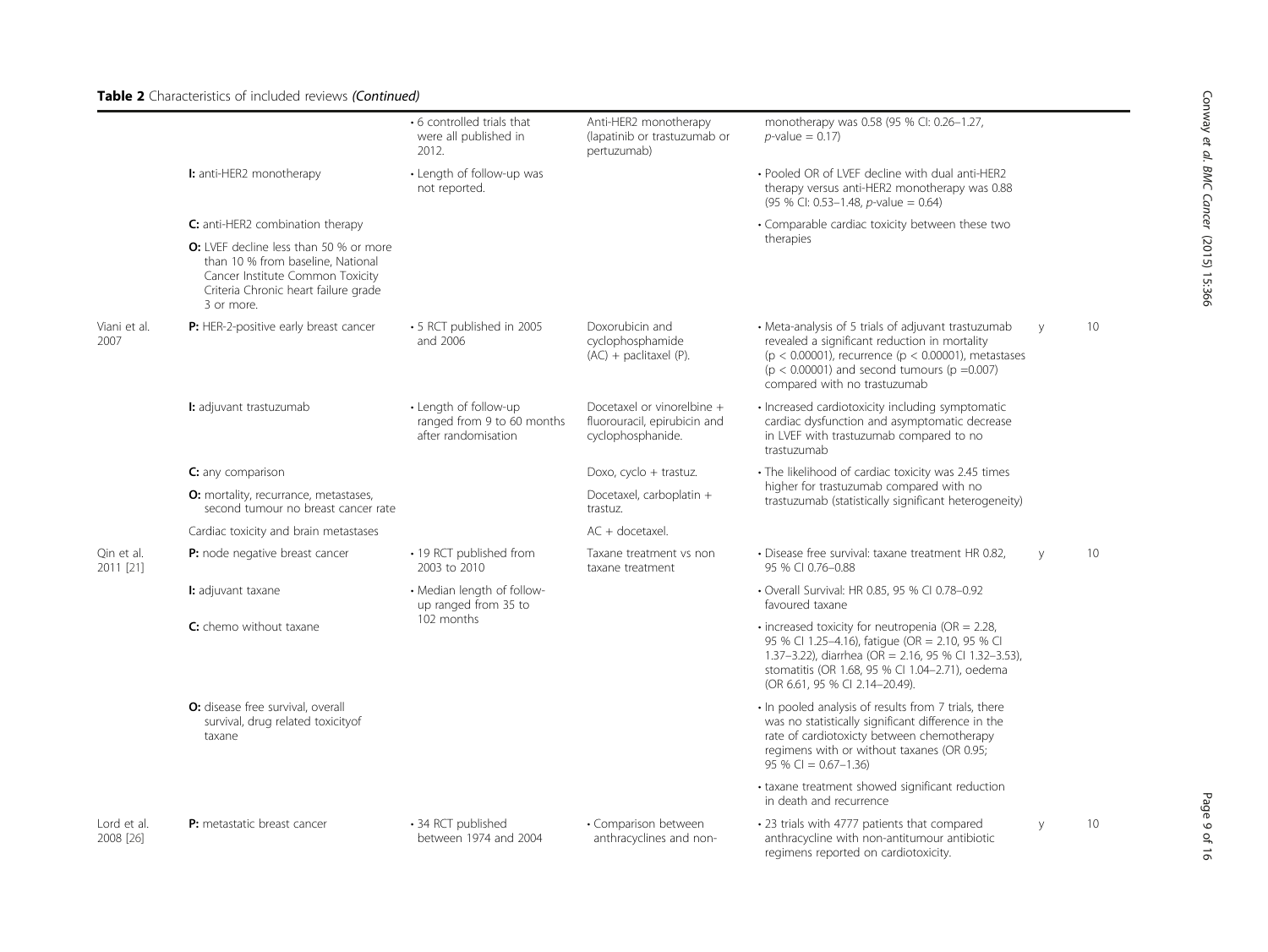|                              |                                                                                                                                                                          |                                                                                                        | antitumour antibiotic<br>regimens.                                                                                                                                                                                                          |                                                                                                                                                                              |        |    |
|------------------------------|--------------------------------------------------------------------------------------------------------------------------------------------------------------------------|--------------------------------------------------------------------------------------------------------|---------------------------------------------------------------------------------------------------------------------------------------------------------------------------------------------------------------------------------------------|------------------------------------------------------------------------------------------------------------------------------------------------------------------------------|--------|----|
|                              | I: anti-tumour antibiotics                                                                                                                                               | • Length of follow-up was<br>not reported in most<br>trials                                            | · Comparison between<br>mitoxantrone<br>and non-anti-tumour                                                                                                                                                                                 | · Patients who received anthracyclines were more<br>likely to develop cardiotoxicity $OR = 5.17$<br>$(95\% CI = 3.16 - 8.48)$                                                |        |    |
|                              | antibiotic regimen<br>C: chemo regimens without anti<br>• Estimated length of<br>follow-up from survival<br>tumour antibiotics<br>curves ranged from 2 to<br>102 months. |                                                                                                        | · Overall survival was reported in 23 studies of<br>anthracyclines. No statistically significant<br>difference in overall survival was observed<br>between the regimens (HR 0.97, 95 % CI 0.91-1.04)                                        |                                                                                                                                                                              |        |    |
|                              | O: overall survival, time to progression,<br>response, quality of life, toxicity                                                                                         |                                                                                                        |                                                                                                                                                                                                                                             | • The rate of cardiotoxicty was not reported in<br>the mitoxantrone comparison.                                                                                              |        |    |
| Ferguson et al.<br>2007 [22] | P: breast cancer                                                                                                                                                         | • 12 RCT published from<br>2002 to 2006                                                                | Any taxane contain regime<br>vs regimen without taxane                                                                                                                                                                                      | • No difference in the risk of developing<br>cardiotoxicity between taxane containing                                                                                        | $\vee$ | 11 |
|                              | I: chemotherapy with taxane                                                                                                                                              | • Length of follow-up was                                                                              |                                                                                                                                                                                                                                             | and non-taxane containing regimens (OR 0.90,<br>95 %Cl 0.53 to 1.55) in meta-analysis of 6                                                                                   |        |    |
|                              | C: chemotherapy without taxane                                                                                                                                           | 43 to 69 months.                                                                                       |                                                                                                                                                                                                                                             | studies involving 11557 patients.                                                                                                                                            |        |    |
|                              | O: overall survival, disease free<br>survival, toxicity, quality of life,<br>cost effectiveness                                                                          |                                                                                                        |                                                                                                                                                                                                                                             |                                                                                                                                                                              |        |    |
| Duarte<br>et al. 2012 [25]   | P: breast cancer                                                                                                                                                         | • 4 RCT published between<br>2003 and 2009<br>• Length of follow-up<br>ranged from 23 to<br>125 months | Combinations Taxane and<br>anthracycline; anthracycline;<br>combined neo-adjuvant and<br>adjuvant chemo; adjuvant vs<br>non-adjuvant therapy;<br>granulocyte colony-<br>stimulation factor; adjuvant<br>tamoxifan prescribed for 5<br>years | · Disease free survival: dose dense therapy<br>significant improvement (HR = $0.83$ ; 95 %<br>$Cl = 0.73 - 0.95$                                                             | $\vee$ | 9  |
|                              | I: conventional chemotherapy                                                                                                                                             |                                                                                                        |                                                                                                                                                                                                                                             | · Dose dense chemotherapy not capable of<br>improving overall survival (HR = $0.86$ ; 95 %<br>$Cl$ 0.73-1.01).                                                               |        |    |
|                              | C: aggressive adjuvant chemo                                                                                                                                             |                                                                                                        |                                                                                                                                                                                                                                             | • Women who received a dose-dense                                                                                                                                            |        |    |
|                              | O: overall survival, disease free survival,<br>incidence of Common Toxicity Criteria<br>Scale grades 3,4,5                                                               |                                                                                                        |                                                                                                                                                                                                                                             | chemotherapy regimen were not more likely<br>to develop cardiotoxicity (OR = $0.5$ ;<br>$95\%$ Cl = 0.05-5.54).                                                              |        |    |
| Management                   |                                                                                                                                                                          |                                                                                                        |                                                                                                                                                                                                                                             |                                                                                                                                                                              |        |    |
| Sieswerda et al.             | <b>P:</b> children with cancer                                                                                                                                           | 2 RCT published in 2004                                                                                | • Enalapril Vs placebo                                                                                                                                                                                                                      | • 203 patients in total                                                                                                                                                      | n      | 11 |
| 2011 [38]                    | I: anthracycline induced cardiotoxicity<br>medical interventions                                                                                                         | and 2008                                                                                               | • Phosphecreatine vs control<br>treatment (vitamin C,                                                                                                                                                                                       | <b>Enalapril trial</b>                                                                                                                                                       |        |    |
|                              | C: placebo, other medical interventions,<br>no treatment                                                                                                                 |                                                                                                        | adenosine tri-phosphate,<br>vitamin E, oral<br>co-enzyme Q10)                                                                                                                                                                               | • Median follow-up was 2.8 years                                                                                                                                             |        |    |
|                              | O: overall survival, mortality due<br>to HF, development of HF, adverse<br>events and tolerability                                                                       |                                                                                                        |                                                                                                                                                                                                                                             | · One intervention participant developed<br>clinically significant decline in cardiac<br>performance compared with 6 control<br>participants (RR = 0.16, 95 % CI 0.02-1.29). |        |    |
|                              |                                                                                                                                                                          |                                                                                                        |                                                                                                                                                                                                                                             | • Higher occurrence of dizziness or hypotension<br>(RR 7.17, 95 % CI 1.71 to 30.17) associated<br>with enalapril                                                             |        |    |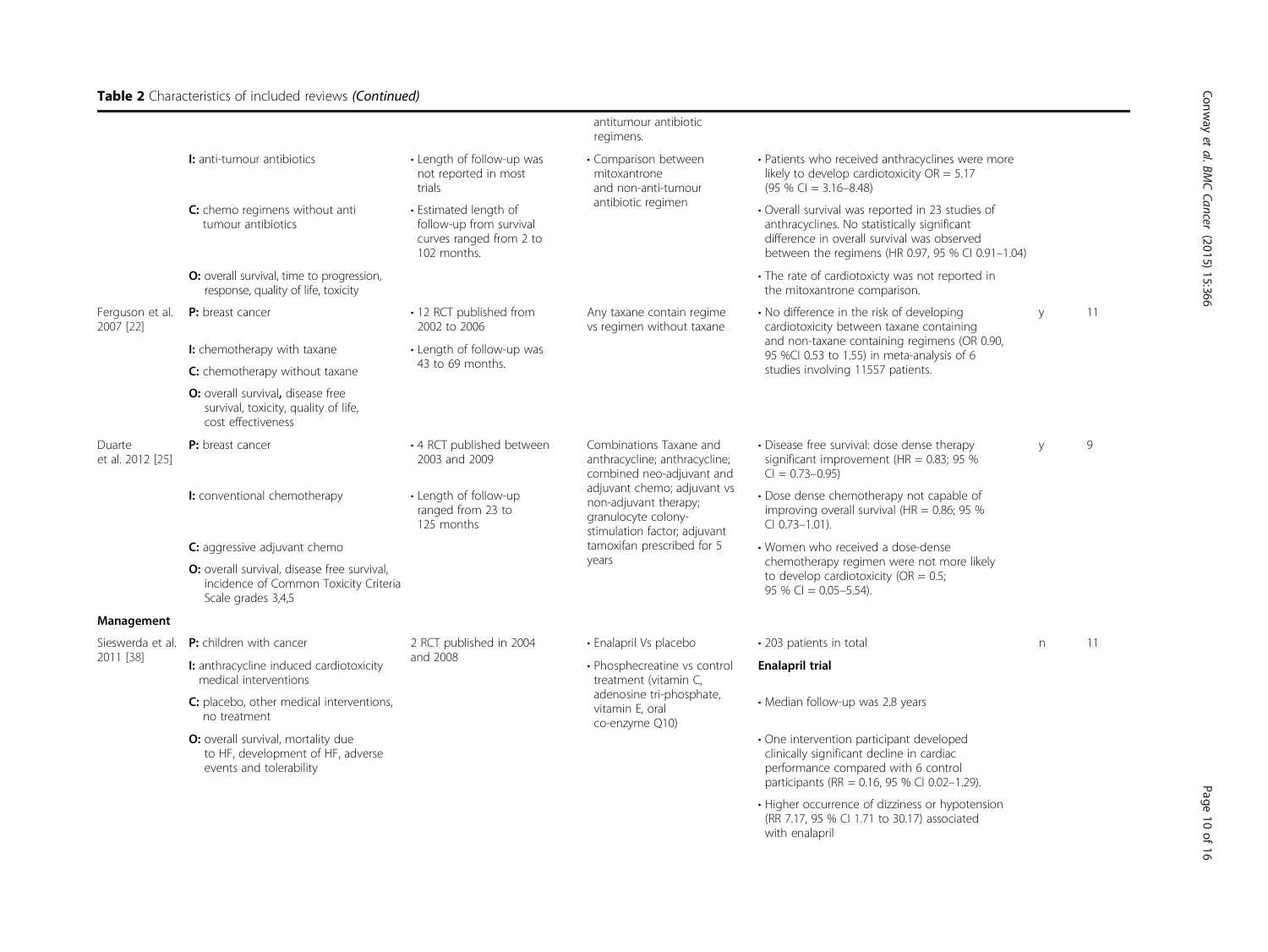#### • Higher occurrence of fatigue associated with enalapril  $(p = 0.013)$ .

## Phosphocreatine trial

- Length of follow-up estimated to be 15 days
- No deaths in both groups
- No adverse events reported
- no definitive conclusions can be drawn due to small sample size

Legend: cTnT Cardiac Troponin T, ANP Atrial Natriuretic Peptide, NT-BNP N-terminal Brain Natriuretic Peptide, ACR, anthacyclines, LVEF Left ventricular ejection fraction, HF Heart failure, 95 % CI 95 % Confidence Interval, RR Relative risk, OR, Odds ratio, HR Hazard ratio, RCT Randomised controlled trial.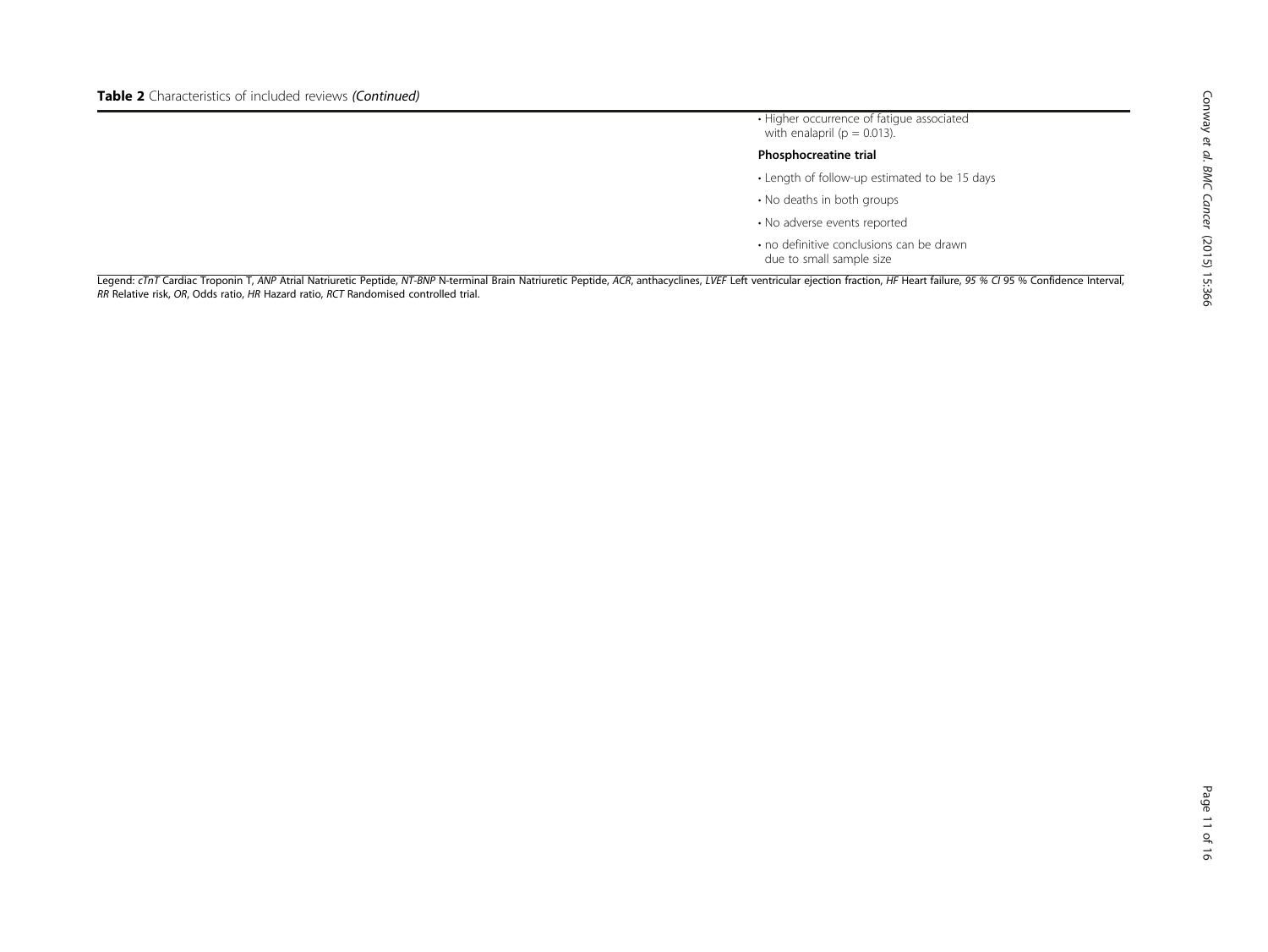<span id="page-11-0"></span>

note, the chemotherapy regimens of control and intervention arms of the studies included in the meta-analyses contained anthracyclines [[21](#page-15-0), [22](#page-15-0)]. As there were no differences in the rate of cardiotoxicity between participants who did and did not receive taxanes, it would appear that the rates of cardiotoxicity were likely due to the use of anthracyclines.

A specific focus of two further systematic reviews that examined the prevention of cardiotoxicity associated with breast cancer treatment investigated the impact of anti-human epidermal growth factor receptor 2 (HER-2) therapy [[23, 24](#page-15-0)]. One systematic review aimed to determine whether there was an increased risk of cardiotoxicity in breast cancer patients treated with dual HER-2 blockade (pertuzumab plus trastuzumab, or trastuzumab plus lapatanib) compared to monotherapy (lapatanib or trastuzumab or pertuzumab) [[24](#page-15-0)]. No statistically significant difference in the likelihood of developing clinical heart failure or of decline in left ventricular ejection fraction was identified [[24](#page-15-0)]. The authors concluded that the evidence supported the use

of dual therapy in this population with no adverse cardiac effects. The second breast cancer systematic review focused on the anti-HER-2 medication trastuzumab [[23](#page-15-0)]. Meta-analysis indicated that the odds of developing cardiotoxicity were 2.45 times higher  $(95 % CI = 1.89-3.16)$  in subjects prescribed trastuzumab [\[23](#page-15-0)]. However, overall mortality, recurrence and mortality rates were decreased in subjects who received trastuzamab despite their higher odds of developing post-treatment cardiac symptoms. [[23\]](#page-15-0) Close monitoring of cardiac function was recommended, based on these findings.

A systematic review of randomized controlled trials of dose-dense anthracycline-based chemotherapy in early breast cancer, comprising a meta-analysis that combined  $n = 1,310$  patients, revealed that women who received a dose-dense chemotherapy regimen were not more likely to develop cardiotoxicity (OR = 0.5; 95 %  $CI = 0.05 - 5.54$  [\[25\]](#page-15-0). Trials of dose-dense chemotherapy were defined in this review as the same type and total amount of the drug administered over a shorter interval of time [\[25\]](#page-15-0). A further systematic review focused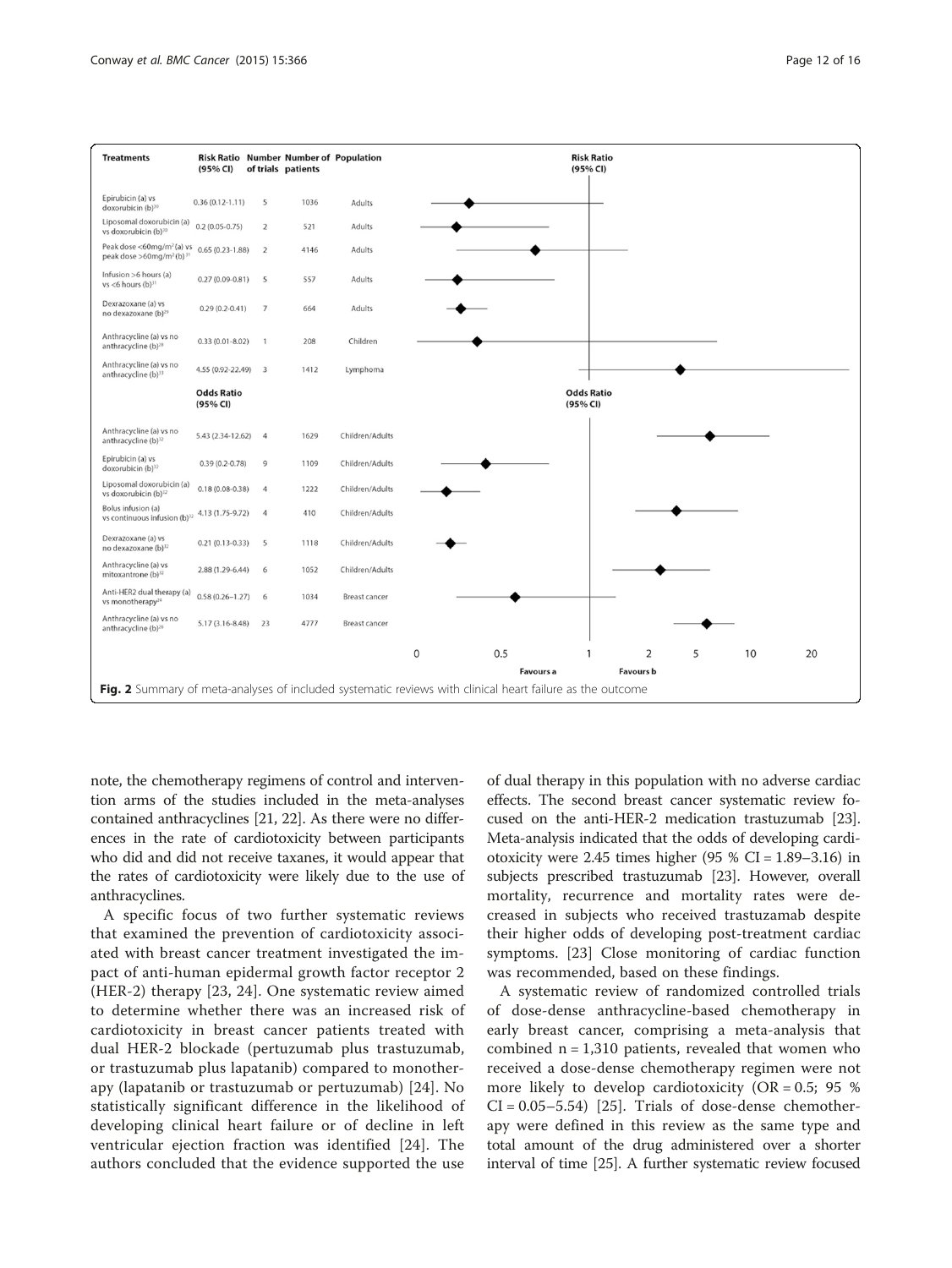on anthracycline regimens for metastatic breast cancer [[26](#page-15-0)]. The authors recommended careful consideration regarding the use of anthracyclines in this population due to the increased likelihood of developing cardiotoxicity (OR  $= 5.17$ ; 95 % CI  $= 3.16 - 8.48$  [\[26\]](#page-15-0).

## Prevention of cardiotoxicity associated with prostate cancer treatment

One systematic review addressed the issue of cardiotoxicity associated with treatment for hormone-refractory prostate cancer [\[27](#page-15-0)]. While 47 trials met the inclusion criteria for this review, the chemotherapy regimens investigated were too dissimilar to conduct meta-analysis [[27\]](#page-15-0). No specific recommendations for the prevention of cardiotoxicity in this population were noted by the authors of this review.

## Prevention of anthracycline-induced cardiotoxicity in adult cancer patients

In a systematic review of cardioprotective agents used during anthracycline therapy, the authors concluded that of the eight different agents for which there were randomized controlled trials, only dexrazoxane could be recommended for clinical practice [\[29](#page-15-0)]. Conflicting recommendations were provided in another systematic review by Smith et al. [\[32](#page-15-0)], which concluded that the evidence was not sufficiently robust to support the routine use of any particular cardioprotective agent, nor a liposomal formulation or alternative anthracycline treatment regimen. In regard to the use of anthracycline derivatives, a 2010 systematic review by van Dalen et al. came to a similar conclusion, suggesting that further research is needed to provide recommendations regarding the use of these alternative chemotherapy regimens [[30\]](#page-15-0).

Anthracycline administration considerations were examined for their potential association with cardiotoxicity in a second systematic review by van Dalen [[31\]](#page-15-0). This review identified that continuous anthracycline infusion (>6 h) rather than bolus injection reduced the risk of cardiotoxicity [\[31](#page-15-0)]. No differences were observed in the rate of cardiotoxicity as a result of different doxorubicin peak doses [[31\]](#page-15-0).

A recently published review (2013) by Itchaki focused on anthracycline use in people receiving treatment for advanced follicular lymphoma [[33](#page-15-0)]. Due to the increased risk ratio for cardiotoxicity  $(4.55; 95 % CI = 0.92-22.49)$ associated with anthracycline treatment in this population, the authors concluded that evidence of the benefit of anthracyclines in this population is limited [[33](#page-15-0)].

#### Dietary supplementation

One systematic review appraised randomized and nonrandomized studies that reported the use of coenzyme Q10 (CoQ10) to reduce the adverse effects of cancer

treatment [[34](#page-15-0)]. Only three randomized controlled trials, which included a total of 140 patients, investigated the effects of CoQ10 on cardiotoxicity [\[34\]](#page-15-0). These trials were not subjected to meta-analysis. The authors of the systematic review concluded that CoQ10 could provide some protection against cardiotoxicity during cancer treatment based on the fact that significant differences in electrocardiographic measurements were identified between control and CoQ10 groups [[34\]](#page-15-0). However, using CoQ10 in clinical practice was not recommended, due to insufficient data [\[34](#page-15-0)].

## Prevention of cancer treatment-induced cardiotoxicity in children

All of the systematic reviews that focused on the prevention of cardiotoxicity in children addressed this issue as it related to anthracycline-based chemotherapy. Sieswerda et al. [[37\]](#page-15-0) concluded that randomized controlled trials are needed to increase understanding of the benefits and risks of liposomal anthracyclines in children, as the evidence to date solely consists of observational studies [\[37](#page-15-0)]. In a further systematic review, metaanalysis of two randomized controlled trials revealed no statistically significant difference in the risk of cardiac death (RR =  $0.4$ ; 95 %CI =  $0.04 - 3.89$ ) or heart failure (RR  $= 0.33$ ; 95 %CI = 0.01-8.02) in children who received anthracyclines [\[28\]](#page-15-0). However, the total number of participants in the randomized controlled trials was small (n  $= 410$ ) [\[28](#page-15-0)]. As such, no firm conclusions regarding the implications for clinical practice were drawn from this analysis. A further systematic review focused on cardioprotection in children who received anthracyclines [\[35](#page-15-0)]. Based on the fact that only four randomized controlled trials with methodological limitations met the inclusion criteria, the authors concluded that there was limited evidence to guide cardioprotective therapies in this population and definitive recommendations for practice could not be made [[35](#page-15-0)].

## Management of cancer treatment-induced cardiotoxicity

Only one systematic review focused on interventions to treat cancer treatment-induced cardiotoxicity [\[38](#page-15-0)]. This review focused on the treatment of anthracyclineinduced cardiotoxicity in children. Only two randomized controlled trials, which enrolled a total of 203 patients, were included in this review. The two interventions tested were enalapril and phosphocreatine. While the participants who received enalapril were less likely to experience decline in cardiac function, the difference between groups was not statistically significant ( $p < 0.5$ ). Moreover, participants who received enalapril were more likely to experience hypotension, dizziness and fatigue. Therefore, the authors concluded that the benefits of this therapy be weighed against the greater risk of side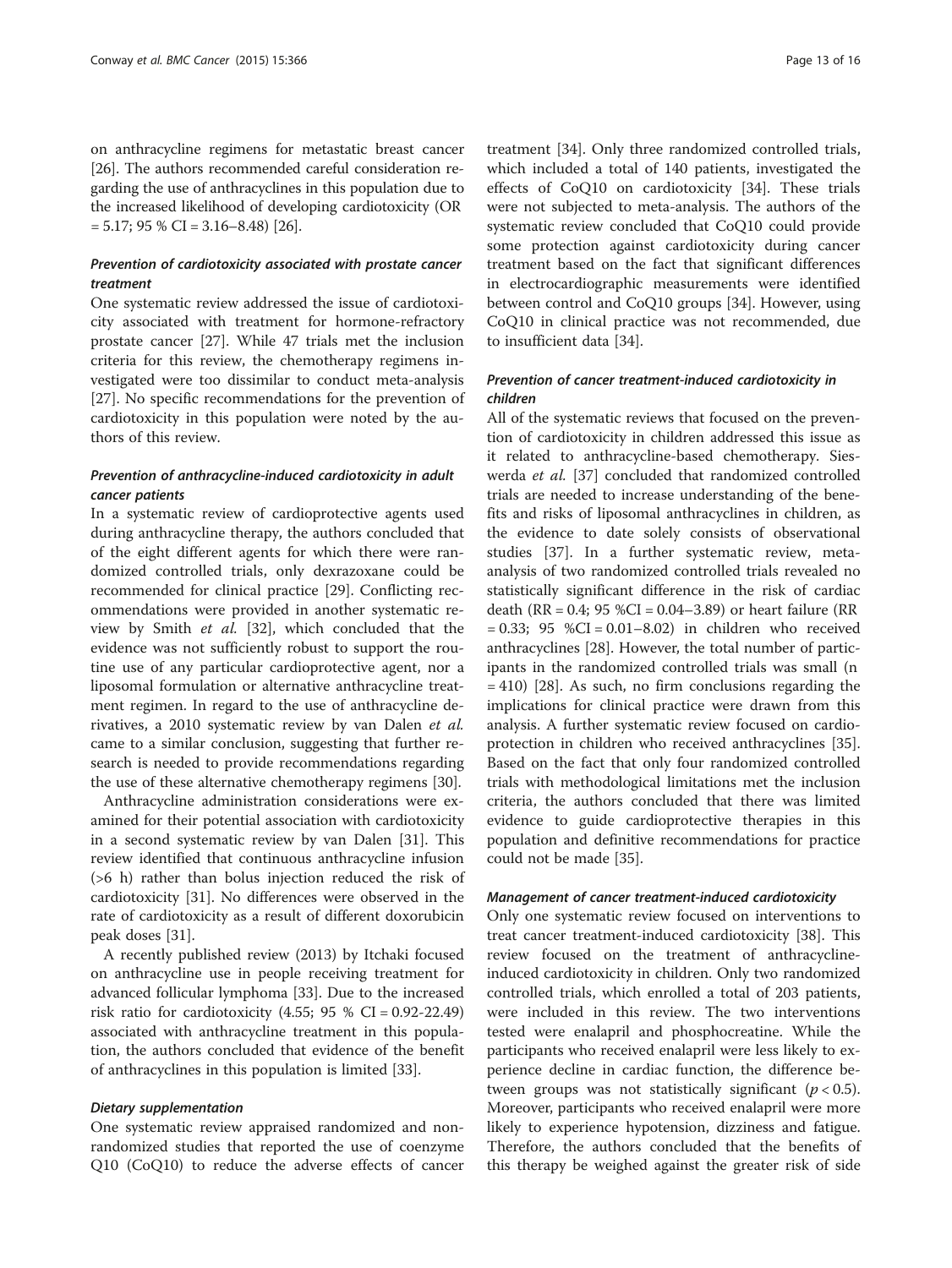effects in children with asymptomatic cardiotoxicity [[38](#page-15-0)]. Conclusions regarding the use of phosphocreatine could not be made due to the high risk of bias. The authors of the review concluded that further high quality randomized controlled trials are required in this field [\[38\]](#page-15-0).

## **Discussion**

This aim of this meta-review was to appraise and synthesise the systematic reviews that have focused on the prevention, early detection and management of cancer treatment-induced cardiotoxicity in order to aid policy and practice decision-making. Based on the 18 systematic reviews included in this meta-review that were deemed to be high quality according to the AMSTAR criteria, the following conclusions can be drawn. First, there is insufficient evidence to draw firm conclusions regarding the utility of cardiac biomarkers for the detection of cancer treatment-induced cardiotoxicity. Based on conclusions drawn from systematic reviews focused on prevention, the following strategies could reduce the risk of cardiotoxicity: 1) The concomitant administration of dexrazoxane with anthracylines; 2) The administration of continuous anthracyclines, preferably for longer than 6 h, rather than bolus dosing; and 3) The administration of anthracycline derivatives such as epirubicin or liposomal-encapsulated doxorubicin instead of doxorubicin. In this context, it should be noted that while dexrazoxane is listed in the relevant pharmaceutical benefits scheme in some countries for this indication (e.g. it is listed as such by the FDA in the USA), in others such as Australia it is not. Hence its routine use would be problematic in some countries, as it would be hard to procure and expensive for patients who already incur considerable treatment overheads. In addition, in many high volume chemotherapy facilities it is not logistically possible to deliver anthracyclines over an extended period. In the facilities in which this review team work, for example, 30 min of infusion via a 100 ml minibag is the norm for reasons of economy and patient throughput.

There is limited evidence pertaining to the effectiveness of interventions to manage cancer treatmentinduced cardiotoxicity. While two different medical interventions were identified in a systematic review that focused on treatment strategies for cardiotoxicity in childhood cancer (enalapril and phosphocreatine), neither was associated with statistically significant improvement in ejection fraction or mortality.

The largest number of systematic reviews included in this meta-review addressed the prevention of cancer therapy-induced cardiotoxicity. As demonstrated in Fig. [2,](#page-11-0) few strategies appear to reduce the risk of developing clinical heart failure. These included the avoidance of anthracycline-based chemotherapy (which is routine where cardiac risk before therapy is known), the use of doxorubicin derivatives, a longer anthracycline infusion duration and concomitant administration of the cardioprotective agent dexrazoxane. Of note, all meta-analyses that revealed statistically significant reductions in the rate of clinical heart failure related specifically to the use of anthracyclines. This is not surprising, considering anthracyclines are the focus of the greatest amount of research in this particular field [[7\]](#page-15-0). However, our metareview identified that the Level 1 evidence from metaanalyses focused on the prevention of cardiotoxicity was derived from a relatively small number of trials and in most cases, less than one thousand participants in total. Therefore, despite the fact that the cardiotoxic effects of this particular chemotherapy regimen have been known for a considerable time, there are still gaps in the evidence regarding how to facilitate early detection and management. In particular, the evidence for strategies that protect children with cancer from developing cardiac complications associated with their treatment is lacking [[35\]](#page-15-0).

Of note, one previous overview of systematic reviews on the topic of cancer treatment-induced cardiotoxicity has been published [\[39\]](#page-15-0). However, this review was smaller in scope than the present review. It focused only on the prevention of cardiotoxicity associated with anthracycline treatment in the paediatric population [[39\]](#page-15-0). Furthermore, only reviews registered by the Cochrane Collaboration were included in van Dalen et al's systematic review [[39](#page-15-0)]. Excluding all other reviews is an effective strategy to ensure only high quality systematic reviews when detailed quality appraisal is not employed as part of the meta-review process [\[40](#page-15-0)]. It is possible however that systematic reviews not registered with the Cochrane Collaboration will meet many AMSTAR criteria, indicating that sufficient processes were undertaken to ensure potential sources of bias associated with the systematic review process were avoided. Therefore, including only Cochrane reviews in a meta-review is not the optimal choice when quality appraisal is included as part of the meta-review process.

In regard to the quality of the systematic reviews that reported data on cardiotoxicity, this meta-review identified that: 1) the methodology used in a considerable number of systematic reviews was poor  $(n = 11; 35 \%)$  of the potentially relevant reviews were excluded due to low quality according to the AMSTAR criteria); and 2) half of the systematic reviews not registered with the Cochrane Collaboration were of high quality ( $n = 9$ ; 50 %) of reviews that met more than 7 of the AMSTAR criteria were not Cochrane reviews). Based on these findings, it is recommended that future meta-reviews that focus on the prevention, detection and management of cancer treatment-induced toxicities should not include only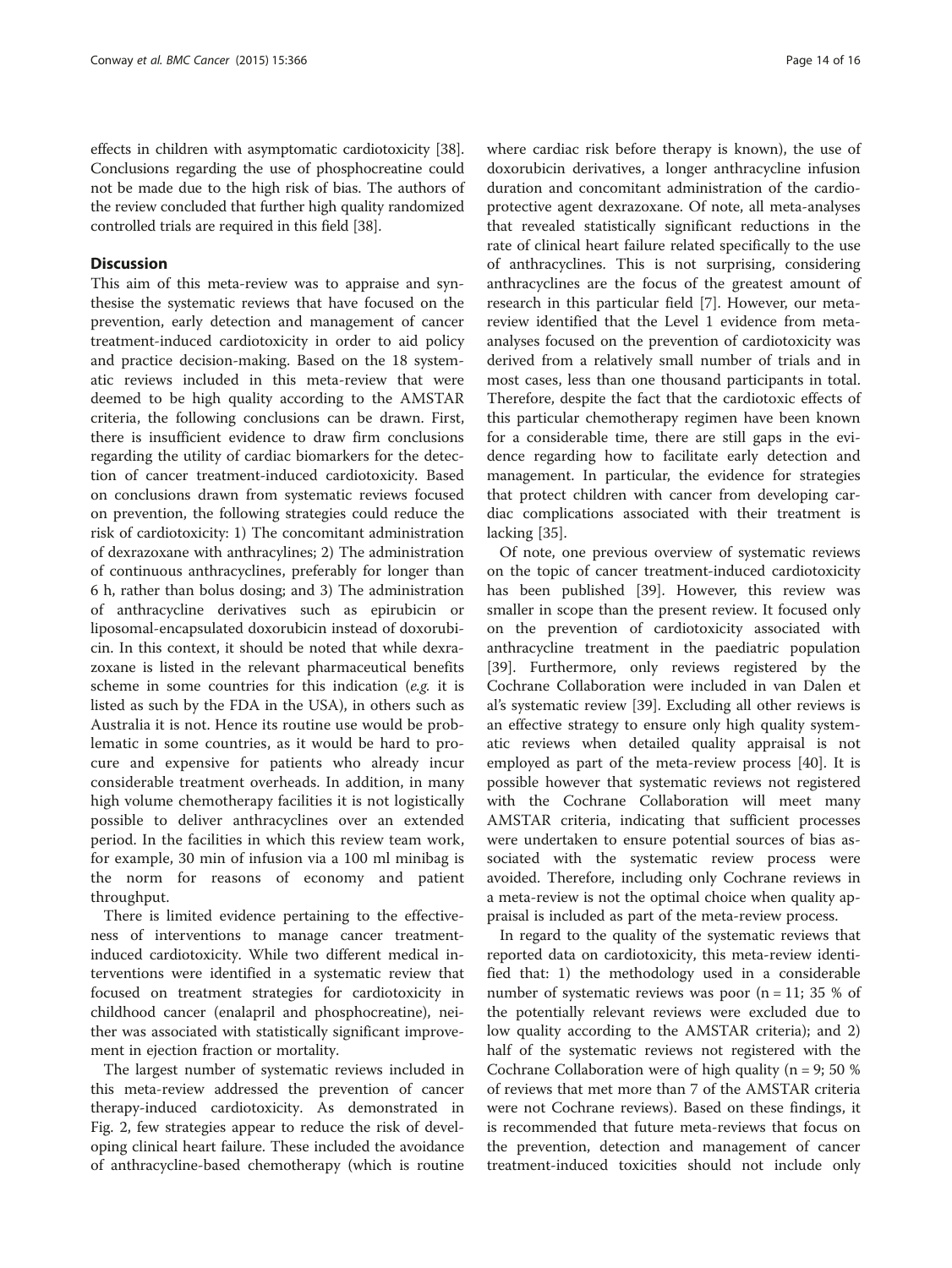<span id="page-14-0"></span>Cochrane reviews, as high-quality systematic reviews that potentially contain unbiased and important recommendations for practice could be overlooked. However, quality appraisal of the systematic reviews would be required to ensure biased conclusions from systematic reviews that have used poor methodology are avoided.

Specific deficiencies in Level 1 evidence for the detection, prevention and management of cancer therapyinduced cardiotoxicity were identified in this meta-review. Only one high quality systematic review of dietary supplementation was identified, which was published in 2004. Recommendations for practice regarding interventions for the detection of cancer treatment-induced cardiotoxicity were not able to be drawn from this meta-review. However, we have identified that an updated systematic review focusing on the detection of cardiotoxicity is required to help inform clinical practice, as the only previous high quality review included evidence up to January 2006. No Level 1 evidence is available to guide clinical decisionmaking regarding the prevention, detection or management of radiation-induced cardiotoxicity. While the role of chest irradiation in inducing cardiotoxicity has been known for some time, studies to date have focused on minimizing the dose of radiation to the heart that are not powered to detect clinical differences in the rate of cardiotoxicity [\[14\]](#page-15-0). The small number of primary research studies undertaken to investigate strategies to prevent radiation-induced cardiotoxicity is likely the reason why no systematic reviews were identified in our literature search. While an evidence base about the potential effectiveness of exercise as an intervention to aid prevention of cancer treatment-induced cardiotoxicity is also emerging, similarly, no systematic reviews of the effectiveness of this intervention were identified in our comprehensive search of the literature. Based on the positive results observed in animal studies, it is likely that human clinical trials of exercise for the prevention of cardiotoxicity associated with cancer treatment will be reported in the future [[41](#page-15-0)].

## Limitations

It should be noted that only English language reviews were included in our meta-review. However, we considered this to be acceptable because sensitivity testing regarding information published in languages other than English has shown that English language reviews represent a robust view of the available evidence base in health areas [[35](#page-15-0)]. A considerable strength of this metareview is that we were able to reduce the risk of bias from our conclusions regarding the prevention, detection and management of cancer-treatment induced cardiotoxicity by including only systematic reviews that had considered the quality of included studies in making decisions about the validity of the evidence, as well as the suitability of the included trials for meta-analyses. No

attempts were made to combine data from multiple systematic reviews, due to the substantial degree of heterogeneity between the populations, interventions and outcomes investigated. As is the case for all metareviews, it should be noted that evidence from recent studies that were not included in the systematic reviews was not able to be considered in our review. For this reason, the majority of evidence regarding the detection, prevention and management of cancer treatment-induced cardiotoxicity included in this meta-review is from studies conducted at least 5 years ago. Another important point to note is that absolute risk of cardiotoxicity was not reported in meta-analyses due to heterogeneity between individual studies.

## Conclusion

This meta-review has highlighted the paucity of high level evidence to guide clinical practice decision-making regarding the detection and management of cancer treatment associated cardiotoxicity. There is a greater amount of evidence available to guide practice in regard to the prevention of this adverse effect of cancer treatment. It is important to note, however, that the metaanalyses that revealed statistically significant reductions in clinical cardiotoxicity only applied to anthracycline based chemotherapeutic regimens. No high-level evidence is available to guide clinical decision-making regarding the prevention, detection or management of radiation-induced cardiotoxicity.

#### Additional files

Below is the link to the electronic supplementary material.

[Additional file 1:](http://www.biomedcentral.com/content/supplementary/s12885-015-1407-6-s1.docx) MEDLINE search strategy. [Additional file 2:](http://www.biomedcentral.com/content/supplementary/s12885-015-1407-6-s2.docx) AMSTAR score of potentially relevant systematic reviews.

#### Abbreviations

CoQ10: Coenzyme Q10; HER-2: Anti-human epidermal growth factor receptor 2; cTnT: Cardiac troponin T; ANP: Atrial natriuretic peptide; NT-BNP: Nterminal nrain natriuretic peptide; ACR: Anthacyclines; LVEF: Left ventricular ejection fraction; HF: Heart failure; 95 % CI: 95 % Confidence interval; RR: Relative risk; OR: Odds ratio; HR: Hazard ratio.

#### Competing interests

The authors declare that they have no competing interest.

#### Authors' contributions

AC: designed the review, acquired data, conducted analysis, interpreted data, drafted the manuscript, approved version to be published and is accountable for all aspects of the work. AM: conducted analysis, interpreted data, critically revised the manuscript for important intellectual content, approved version to be published and is accountable for all aspects of the work. PL: acquired data, conducted analysis, critically revised the manuscript for important intellectual content, approved version to be published and is accountable for all aspects of the work. RC: designed the review, conducted analysis, interpreted data, critically revised the manuscript for important intellectual content, approved version to be published and is accountable for all aspects of the work. All authors read and approved the final manuscript.